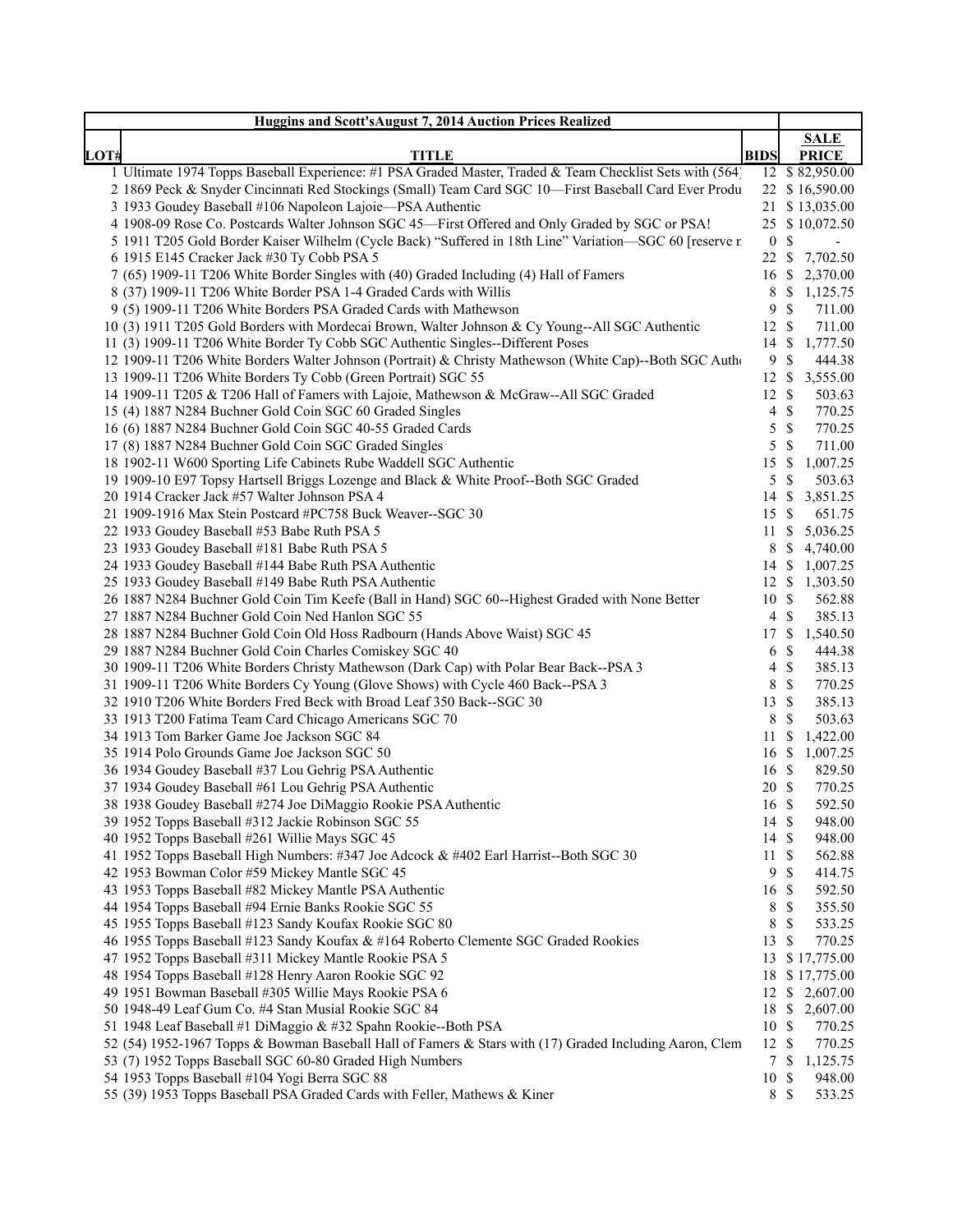| 56 1954 Bowman Baseball #66 Ted Williams PSA 4                                                            | 13             | $\mathcal{S}$             | 829.50         |
|-----------------------------------------------------------------------------------------------------------|----------------|---------------------------|----------------|
| 57 (5) 1955 Topps Baseball Double Headers SGC Graded Hall of Famers with Aaron, Robinson & Williams       | 6              | $\mathcal{S}$             | 533.25         |
| 58 1955 Armour Coins (Black) Mickey Mantle Corrected (L or R) Variation PSA 7                             | 8              | \$                        | 1,540.50       |
| 59 (6) 1955 & 1956 Topps Baseball SGC Graded Stars with Koufax RC, Mantle & (2) Williams                  | 4              | \$                        | 770.25         |
| 60 (48) 1957 Topps Baseball SGC 86-88 Graded Cards                                                        | 10             | $\mathbb{S}$              | 888.75         |
| 61 1959 Topps Baseball #514 Bob Gibson Rookie SGC 88                                                      | 15             | -S                        | 1,777.50       |
| 62 (13) 1953-1967 Topps & Bowman Baseball PSA Graded Hall of Famers with Aaron, J. Robinson & Williams    | $\tau$         | \$                        | 562.88         |
| 63 (21) Different 1956-1973 Topps Baseball Roberto Clemente PSA Graded Cards                              | 7              | \$                        | 503.63         |
| 64 1964 Topps Giants #49 Hank Aaron--PSA Gem Mint 10                                                      | 3              | $\mathbb{S}$              | 711.00         |
| 65 (30) 1989 Ken Griffey Jr. Graded Rookie Cards with (12) Upper Deck                                     | 14             | $\mathbf{\$}$             | 770.25         |
| 66 (5) 1993 SP Baseball #279 Derek Jeter (Foil) Rookies PSA 8                                             | 18             | $\boldsymbol{\mathsf{S}}$ | 1,007.25       |
| 67 (389) 1980s-2000s Modern Baseball Graded Card Collection—Loaded with Hall of Famers & Stars            | 20             | -S                        | 1,125.75       |
| 68 1887 N28 Allen & Ginter Complete PSA Graded Set of (50) Cards                                          | 18             | \$                        | 5,628.75       |
| 69 (6) 1905-1910 Baseball Postcard Complete/Near Sets with Females                                        | $\overline{4}$ | $\mathcal{S}$             | 385.13         |
| 70 1920-21 W514 Near Master Set of (105/124) Cards with (6) Graded                                        | 17             | -S                        | 3,258.75       |
|                                                                                                           |                |                           |                |
| 71 1934-36 Diamond Stars Complete Set of (108) Cards with (14) PSA Graded Including Both Greenberg Varia  | 21             | S                         | 4,740.00       |
| 72 1921 W551 Strip Card Complete Set of (40) Cards with Ruth                                              | 11             | \$                        | 948.00         |
| 73 1926 W512 Strip Card Near Set of (57/60) with Uncut Strip                                              | 6              | $\mathbb{S}$              | 503.63         |
| 74 1928 W513 Strip Card Near Set of (33/40) Cards with Uncut Strip                                        | 4              | $\mathbb{S}$              | 444.38         |
| 75 1936 R313 National Chicle Fine Pen Near Set of (111/120)                                               | 3              | $\mathbb{S}$              | 711.00         |
| 76 1936 R314 Goudey Wide Pens Near Set of (110/120) Cards                                                 | 2              | \$                        | 651.75         |
| 77 1939 R303-B Goudey Premiums Complete Set of (24) with DiMaggio                                         | 11             | S                         | 1,125.75       |
| 78 1949 Bowman Baseball Near Master Set of (240/240) Plus (6) Name on Front Variations with (20) SGC Gra  | 19             | - \$                      | 7,702.50       |
| 79 1950 V362 Big League Stars Complete Set of (48) Cards with (44) PSA Graded                             | 8              | -S                        | 1,303.50       |
| 80 1951 Bowman Baseball Complete Set of (324/324) Cards with (5) Graded Keys Including PSA 4 Mantle & N   | 16 \$          |                           | 7,702.50       |
| 81 1957 Topps Baseball Complete Set of (407) Cards with (42) PSA Graded--Sharp!                           | 19S            |                           | 8,295.00       |
| 82 1950 Bowman Baseball Complete Set (252/252)                                                            | 10             | -S                        | 1,777.50       |
| 83 1952 Topps Baseball Low Number #1-310 Complete Set with (2) PSA Graded Including Mays                  | 13             | S                         | 4,740.00       |
| 84 1952 Bowman Baseball Near Set of (246/252) Cards                                                       | 7              | \$                        | 1,540.50       |
| 85 1952 Parkhurst Baseball Near Set of (93/100) Cards                                                     | 2              | $\mathbb{S}$              | 651.75         |
| 86 1953 Bowman Color Baseball Complete Set (160/160) Plus 1953 Bowman Black & White Set (64/64)           | 14             | -\$                       | 3,555.00       |
| 87 1953 Topps Baseball Near Set of (232/274) Cards with Mantle                                            | 10 \$          |                           | 1,896.00       |
| 88 1954 Topps Baseball Complete Set (250/250) with (4) SGC Graded Keys including SGC 84 Banks & Kaline    | 19             | -S                        | 3,258.75       |
| 89 1954 Bowman Baseball Complete Set (224/224) with #66 Ted Williams                                      | 23             | -S                        | 2,133.00       |
| 90 1954 Dan-Dee Potato Chips Complete Set of (29) Cards with (22) Graded                                  | 11             | -S                        | 1,303.50       |
| 91 1953 Johnston Cookies Milwaukee Braves Set of (25) Cards                                               | $\overline{4}$ | $\mathbb{S}$              | 225.15         |
| 92 1954 Johnston Cookies Milwaukee Braves Near Set (32/35) Plus Display Poster                            | 5              | $\mathcal{S}$             | 444.38         |
| 93 1955 Johnston Cookies Milwaukee Braves Near Set (32/35) with Aaron                                     | 6              | $\mathcal{S}$             | 444.38         |
| 94 1955 Topps Baseball Complete Set of (206) Cards with SGC 60 Clemente RC                                | 17             | $\boldsymbol{\mathsf{S}}$ | 2,488.50       |
| 95 1955 Bowman Baseball Complete Set of (320/320) Cards                                                   | 15             | -S                        | 1,303.50       |
| 96 1956 Topps Baseball Near Set of (303/340) Cards Plus (2) Checklists with (3) SGC Graded Stars--Sharp!  | 27 \$          |                           | 4,740.00       |
| 97 1954-56 Spic and Span Milwaukee Braves Complete Set of (18) Postcards                                  |                | 7S                        | 474.00         |
| 98 1957 Topps Baseball Complete Set (407/407) Plus (2) Checklists                                         |                |                           |                |
|                                                                                                           | 6              | -S                        | 1,540.50       |
| 99 1958 Topps Baseball Complete Set (494/494) Including (3) Yellow Name Variations                        | 9              | -S                        | 1,303.50       |
| 100 1957-1959 Topps Baseball Near, Partial & Starter Set Run                                              | 11             | \$                        | 1,303.50       |
| 101 1959 Fleer Ted Williams Complete Set (80/80) with PSA 8 #68 Ted Signs-Sharp!                          | 19             | -S                        | 1,777.50       |
| 102 1960 Topps Baseball Complete Set of (572/572) with (8) SGC Graded                                     | 11 \$          |                           | 1,659.00       |
| 103 1961 Topps Baseball Complete Set of (587) Cards                                                       | 14S            |                           | 1,896.00       |
| 104 1962 Topps Baseball Complete Set of (598) Cards with (12) PSA Graded                                  |                |                           | 16 \$ 2,725.50 |
| 105 1963 Topps Baseball Complete Set of (576) Cards with (11) SGC Graded Stars—Sharp!                     | 22 \$          |                           | 5,036.25       |
| 106 1962 Post Cereal Baseball Near Set (172/200) & 1963 Post Cereal Partial Set (137/200)                 | 17             | -S                        | 1,007.25       |
| 107 (3) 1960-1963 Fleer Baseball Complete Sets                                                            | 16             | -S                        | 1,303.50       |
| 108 1965 Topps Baseball Complete Set of (598) Cards with (37) PSA Graded & 1965 Topps Embossed Set (72/7. | 7\$            |                           | 1,185.00       |
| 109 1966 Topps Baseball Complete Set of (598) Cards with (3) PSA Graded Stars Plus (6) Variations         | 17 \$          |                           | 1,896.00       |
| 110 1966 Topps Baseball Complete Set of (598/598) Cards                                                   | 15 \$          |                           | 2,370.00       |
| 111 1967 Topps Baseball Complete Set of (609/609) Cards                                                   | 25 \$          |                           | 3,851.25       |
| 112 (11) 1963-1967 Baseball Oddball/Regional Complete & Near Sets                                         | 18             | -S                        | 829.50         |
| 113 (3) 1962-1970 Topps Baseball Near/Starter Sets                                                        |                |                           | 18 \$ 1,777.50 |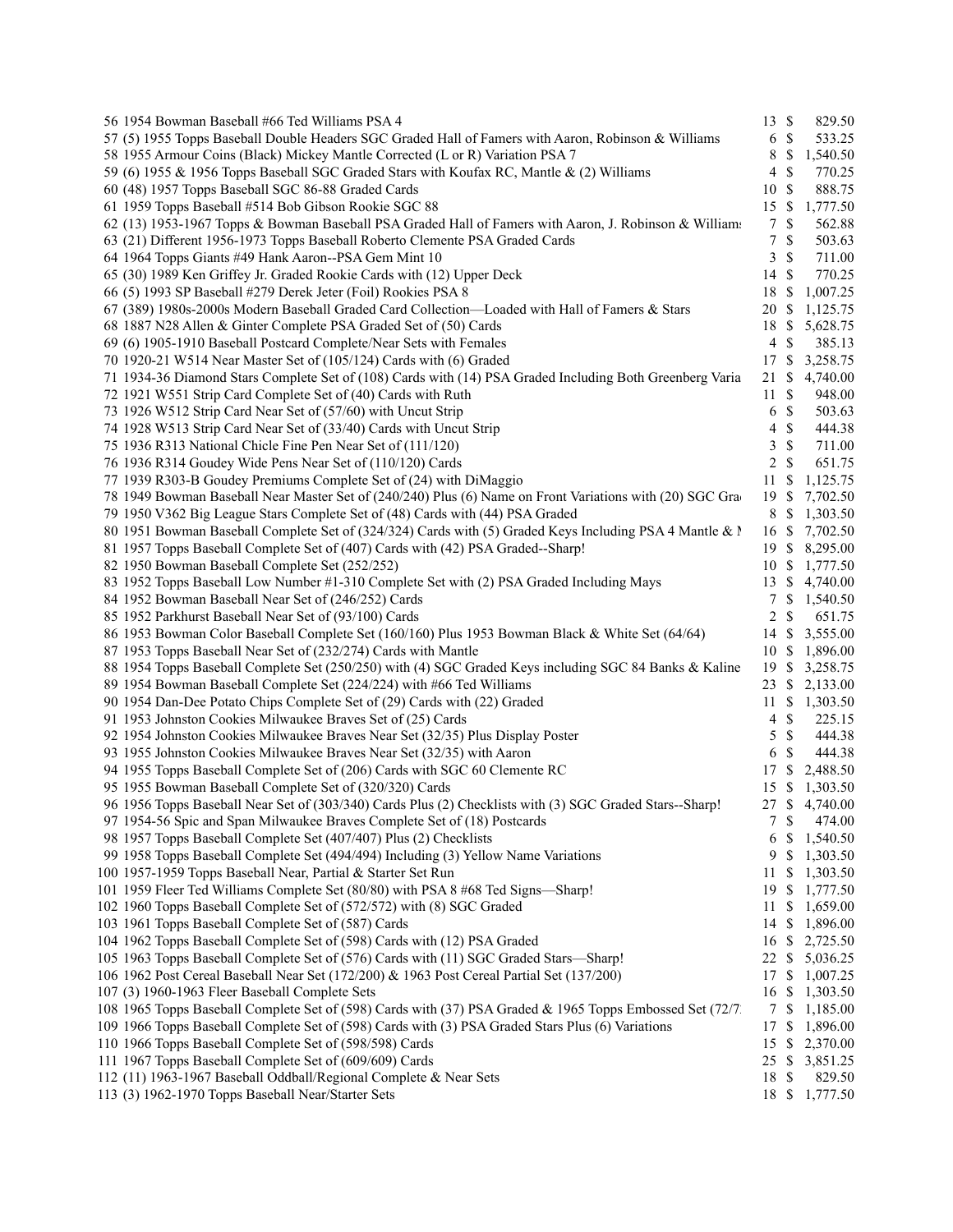| 114 1968 Topps Milton Bradley Baseball Complete Set of (77) Cards with BVG 5.5 Ryan Rookie                                                                                                        | 10 \$            |                    | 948.00             |
|---------------------------------------------------------------------------------------------------------------------------------------------------------------------------------------------------|------------------|--------------------|--------------------|
| 115 1970 Topps Baseball Complete Set of (720) Cards                                                                                                                                               | 12S              |                    | 888.75             |
| 116 1971 Topps Baseball Complete Set of (752) Cards                                                                                                                                               | 6                | $\mathbb{S}$       | 444.38             |
| 117 1971 Topps Baseball Complete Set (752/752) & 1972 Topps Baseball Near Set (760/787)                                                                                                           | 14               | \$                 | 1,303.50           |
| 118 1971 Topps Baseball Complete Set of (752) Cards                                                                                                                                               | 5                | $\mathbb{S}$       | 592.50             |
| 119 1972 Topps Baseball Complete Set (787/787)                                                                                                                                                    | $34 \text{ }$ \$ |                    | 3,258.75           |
| 120 1973 Topps Baseball Complete Set (660/660)--Sharp!                                                                                                                                            | 36S              |                    | 2,607.00           |
| 121 (4) 1973-1975 Topps Baseball Complete/Near Sets                                                                                                                                               | 10S              |                    | 651.75             |
| 122 1975 Topps & Topps Mini Baseball Complete Sets                                                                                                                                                | 13S              |                    | 948.00             |
| 123 (5) 1974-1979 Topps Baseball Complete Sets                                                                                                                                                    | 14S              |                    | 1,125.75           |
| 124 (7) 1961-1979 Topps & Nu-Card Baseball Complete/Near Sets                                                                                                                                     | 20               | -S                 | 1,303.50           |
| 125 1964-1977 Baseball Oddball Collection with 1964 Topps Giants & 1970 Topps Posters Set                                                                                                         | 12S              |                    | 711.00             |
| 126 (7) 1976-1982 Topps Baseball Complete Sets                                                                                                                                                    | 18 \$            |                    | 1,007.25           |
| 127 (12) 1975-1985 Topps & Donruss Baseball Complete/Near Sets                                                                                                                                    |                  | 7S                 | 414.75             |
| 128 1981 WTF Card Company Rochester Red Wings Uncut Sheet with Ripken--Only 50 Produced                                                                                                           | 14 \$            |                    | 474.00             |
| 129 1980-2001 Perez-Steele Baseball Hall of Fame Postcards Series 1-15 Set Run                                                                                                                    | 15S              |                    | 444.38             |
| 130 1909-11 T206 White Borders Starter Set of (169) Different with (7) Hall of Famers & (8) Southern Leaguers                                                                                     | 16               | \$                 | 2,607.00           |
| 131 1911 T205 Gold Border Partial Set of (142/208) Cards Plus (3) Variations & (41) Dupes                                                                                                         | 21               | -S                 | 4,147.50           |
| 132 (49) 1910-12 P2 Sweet Caporal Pins with (6) Hall of Famers Including Johnson & Mathewson                                                                                                      | 8                | -\$                | 1,007.25           |
| 133 (43) 1934-36 Diamond Stars Singles with (11) Hall of Famers, Error & Variations                                                                                                               | 12S              |                    | 1,066.50           |
| 134 (37) 1909-11 T206 White Borders with Walter Johnson                                                                                                                                           | 17 \$            |                    | 1,185.00           |
| 135 (23) Different 1910 T212-2 Obak Cigarettes Singles                                                                                                                                            | $\tau$           | $\mathbb{S}$       | 474.00             |
| 136 (5) 1910-11 T3 Turkey Red Cabinets with Bender, Collins & Tinker                                                                                                                              | $\tau$           | $\mathbb{S}$       | 711.00             |
| 137 1912 C46 Imperial Tobacco Baseball Starter Set of (34) Different Cards                                                                                                                        | 3                | $\mathbb{S}$       | 533.25             |
| 138 1916 BF2 Ferguson's Bakery Honus Wagner Pennant                                                                                                                                               | 5                | $\mathbf{\hat{s}}$ | 474.00             |
| 139 1951 Bowman Baseball Uncut 36-Card Sheet with (5) Hall of Famers                                                                                                                              | 14               | \$                 | 2,251.50           |
| 140 1949 Bowman Baseball First Series Uncut Sheet with (8) Hall of Famers                                                                                                                         | $\tau$           | $\mathbb{S}$       | 474.00             |
| 141 (2) 1959 Fleer Ted Williams Uncut Sheets                                                                                                                                                      | 2                | $\mathbb{S}$       | 325.88             |
| 142 1964 Topps Baseball Giants Uncut Sheet of (72) Cards with (3) Mantle                                                                                                                          | 28               | $\mathbb{S}$       | 2,725.50           |
| 143 1965 Topps Baseball Seventh Series Uncut Sheet with (2) Hunter & (2) Perez Rookies                                                                                                            | 25 \$            |                    | 829.50             |
| 144 1968 Topps Baseball Original Orioles Back Art Sheet                                                                                                                                           | 10S              |                    | 355.50             |
| 145 (3) 1975 Topps Baseball Uncut Sheets with Brett & Yount Rookies Plus Partial Wrapper Sheet                                                                                                    | 17               | $\mathbb{S}$       | 1,007.25           |
| 146 (16) 1951 Topps Red Backs & 1952 Topps Baseball Singles with (2) PSA Graded                                                                                                                   | 6                | $\mathbb{S}$       | 474.00             |
| 147 (29) Different 1952 Topps Baseball High Numbers                                                                                                                                               | 19               | \$                 | 3,555.00           |
| 148 1953-55 Dormand 9x12 Postcards of Mickey Mantle & Phil Rizzuto                                                                                                                                | 10               | -S                 | 562.88             |
| 149 (4) 1953-54 Briggs Meats Washington Senators with Schmitz SP                                                                                                                                  | 11S              |                    | 503.63             |
| 150 1953-54 Briggs Meats John Dixon Shortprint                                                                                                                                                    | 2                | $\mathcal{S}$      | 248.85             |
| 151 1953-54 Briggs Meats Don Mueller                                                                                                                                                              | 3                | $\mathbb{S}$       | 142.20             |
| 152 1963 Pepsi-Cola Houston Colt .45s Bob Lillis Shortprint Panel                                                                                                                                 | 5                | $\mathcal{S}$      | 284.40             |
| 153 1954 & 1955 Bowman Baseball Partial/Starter Sets                                                                                                                                              | 13               | -S                 | 1,007.25           |
| 154 (682) 1952-1959 Topps & Bowman Baseball Shoebox Collection with Mantle & Williams                                                                                                             | 15S              |                    | 1,896.00           |
| 155 1957 & 1958 Topps Baseball Partial/Starter Sets--Loaded with Hall of Famers & Stars                                                                                                           |                  |                    | 13 \$ 1,125.75     |
| 156 (423) 1957-1959 Topps Baseball Cards with Stars & 1959 Topps Partial Set (372/572)                                                                                                            | 16 \$            |                    | 1,303.50           |
| 157 (1607) 1954-1959 Topps & Bowman Baseball Collection with Stars                                                                                                                                | $15 \text{ }$ \$ |                    | 1,422.00           |
| 158 1958 & 1959 Topps Baseball Partial sets                                                                                                                                                       | 19S              |                    | 2,251.50           |
| 159 (1350) 1949-1973 Topps & Bowman Baseball Shoebox Collection—Loaded with Hall of Famers & Stars                                                                                                | 16               | \$                 | 2,370.00           |
| 160 (366) 1909-1969 New York Yankees Singles with (10) Mantle                                                                                                                                     | 12               | -S                 | 1,007.25           |
| 161 (20) 1953-1969 Topps & Bowman Baseball Stars with (4) Mantle                                                                                                                                  | 10 \$            |                    | 888.75             |
| 162 (3) 1964-1967 Topps Baseball Starter Sets with Stars                                                                                                                                          | 14 \$<br>14S     |                    | 1,777.50           |
| 163 (2035) 1960-1969 Topps Baseball Singles with Stars & (80) High Numbers                                                                                                                        |                  |                    | 1,125.75           |
| 164 (781) 1950s-1960s Jay Publishing Baseball Pictures with (96) Hall of Famers Including (6) Mantle<br>165 1968 Topps Baseball Holiday Rack pack with #400 Mike McCormick White Letters on Front | 17<br>7          | \$<br>\$           | 948.00             |
| 166 1976 Topps Baseball Unopened Wax Box                                                                                                                                                          | 18               | \$                 | 474.00<br>5,628.75 |
| 167 1967 Dexter Press Premiums (180/229) Partial Set Plus (3) Additional Yankees Team Sets                                                                                                        | 27               | S                  | 3,555.00           |
| 168 (241) 1967 Dexter Press Premiums with Many Hall of Famers & Stars Including Mantle                                                                                                            | 11               | \$                 | 592.50             |
| 169 (6) 1956-2001 Baseball Hall of Famers with (2) Mantle, Clemente & Mays Certified Auto                                                                                                         | 3                | $\mathbb{S}$       | 355.50             |
| 170 (12,500+) 1970-1979 Topps Baseball Cards                                                                                                                                                      | 8                | \$                 | 948.00             |
| 171 (113) 1959-1977 Topps Brooks Robinson Regular Issue Cards                                                                                                                                     | 8 \$             |                    | 592.50             |
|                                                                                                                                                                                                   |                  |                    |                    |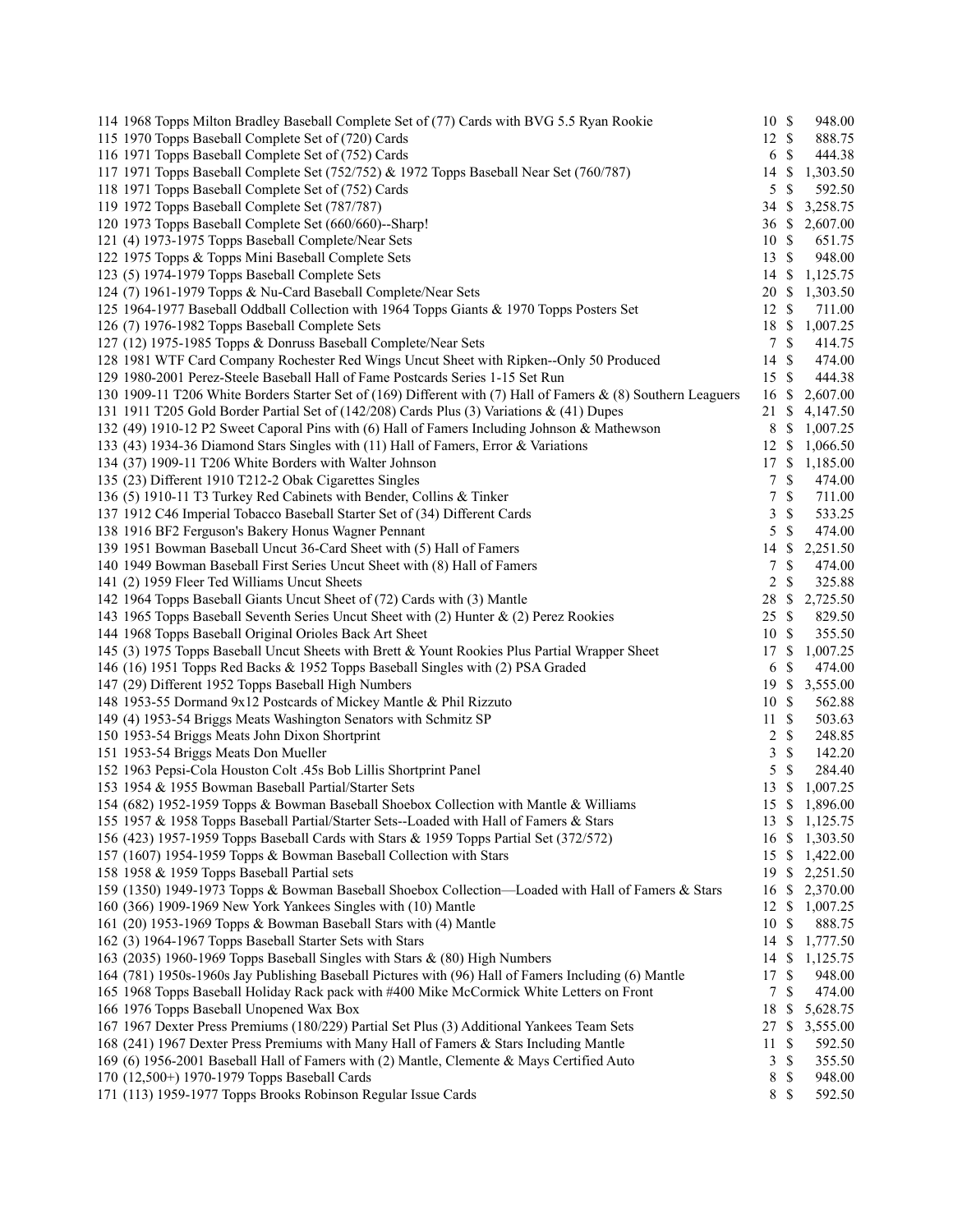| 172 (4500+) 1960s-Modern Baltimore Orioles Singles Collection with 1982 Topps Traded Ripken RC               | 0 <sup>5</sup>   |                           | $\sim$                   |  |
|--------------------------------------------------------------------------------------------------------------|------------------|---------------------------|--------------------------|--|
| 173 2007 Topps Moments & Milestones Near Master Set of (12,000+) Cards Plus (1500+) Dupes                    |                  |                           | 17 \$ 1,896.00           |  |
| 174 2001 Donruss Elite #156 Albert Pujols Turn of the Century Certified Autograph Rookie #8/1000             | 11 \$            |                           | 770.25                   |  |
| 175 Modern Baseball Certified Auto/Game-Used/Insert Lot of (244) Cards                                       | 8 \$             |                           | 385.13                   |  |
| 176 Modern Multi-Sport Insert Collection of (294) Cards with (204) Game-Used/Auto                            | 11S              |                           | 355.50                   |  |
| 177 Modern Multi-Sport Certified Auto, Game-Used & Insert Collection of (537) Cards with Ovechkin RC         | 13 \$            |                           | 711.00                   |  |
| 178 Early 1900s Pirates Cigarettes (T215 Era) 27x38 Porcelain Plated Advertising Metal Display               | 7S               |                           | 3,555.00                 |  |
| 179 1949 VitaVision 3-D Glass Plate Point-of-Sale Ad Featuring Bill Veeck with Fully Functional Light Box!   | 8                | $\mathbf{\hat{s}}$        | 829.50                   |  |
| 180 Original Late-1940s "Campbell Shirt Company" Ad Campaign Layout With J. DiMaggio, T. Williams and M      | 7S               |                           | 770.25                   |  |
| 181 1887 Philadelphia Athletics Stock Certificate                                                            | 3S               |                           | 355.50                   |  |
| 182 1887 Our National Game Set of (6) Baseball Lithographic Plates                                           | 8 \$             |                           | 444.38                   |  |
| 183 1921 International League Baltimore Orioles & Toronto Maple Leafs Opening Day Panoramic                  | 8                | - \$                      | 1,066.50                 |  |
| 184 1932 Yankee Stadium World Series Press Pin - Ruth's Last World Series                                    | $\overline{0}$   | $\mathbb{S}$              | $\sim$                   |  |
| 185 1935 Quaker Oats Puffed Wheat Store Display Featuring Babe Ruth                                          | $8\,$            | $\mathbb{S}$              | 711.00                   |  |
| 186 Mickey Vernon 1943-1955 Scrapbook Lot of (5) with Uniform Logo, Number & Name Tag                        | 10S              |                           | 1,303.50                 |  |
| 187 1940s-1950s Washington Senators Yearbook & Scrapbook Collection Loaded With Original Period Photos       | 13 \$            |                           | 562.88                   |  |
| 188 (4) 1959-1962 Baseball All-Star Press Pins-Sharp!                                                        | 9S               |                           | 829.50                   |  |
| 189 1961 Baseball All-Star Game Giants & Red Sox Press Pins--Sharp!                                          | 0 S              |                           | $\blacksquare$           |  |
|                                                                                                              | $4 \text{ } $$   |                           |                          |  |
| 190 (10) 1910s-1953 Baseball Advertisements with (2) 1947 Louisville Slugger Point-Of-Sale Displays          | 8 \$             |                           | 284.40<br>444.38         |  |
| 191 1961-1962 Major League All-Star Stationery Boxed Near Set (31/32) with Mantle, Mays & Koufax             |                  |                           |                          |  |
| 192 1940s-1990s Baseball Player & Stadium Postcard Lot of (640+)                                             | 17S              |                           | 948.00                   |  |
| 193 1948 Cleveland Indians Full-Size Pennant - Rare Style!                                                   | 6 <sup>°</sup>   |                           | 444.38                   |  |
| 194 Circa 1950s Ted Williams Moxie Counter Display                                                           | $4 \text{ } $$   |                           | 154.05                   |  |
| 195 1954-1964 Baltimore Orioles Logo Die-Cut Wood Display                                                    | $13 \text{ }$ \$ |                           | 385.13                   |  |
| 196 Yankee Stadium 1946-1973 Seat Pair                                                                       | 24 \$            |                           | 1,540.50                 |  |
| 197 (10) 1954-1973 Baltimore Orioles Collectibles                                                            | 6 <sup>°</sup>   |                           | 272.55                   |  |
| 198 Rockies and Marlins 1993 "Inaugural Year" Memorabilia Lot of (24)                                        | 0 <sup>5</sup>   |                           | $\overline{\phantom{a}}$ |  |
| 199 1954 Baltimore Orioles Oversized Team Photograph                                                         | 10S              |                           | 711.00                   |  |
| 200 (20) 1938-1979 Baltimore Orioles Large Team Photographs                                                  | 3S               |                           | 142.20                   |  |
| 201 (3) 1958-1962 Hartland Plastics Milwaukee Braves Statues with Aaron, Mathews & Spahn                     | 8 \$             |                           | 414.75                   |  |
| 202 1963-1965 Cleveland Indians "Black Face" Bobblehead Doll                                                 | $12 \text{ }$    |                           | 1,540.50                 |  |
| 203 (6) Signed Gartlan Baseball Statues with DiMaggio & Williams                                             | $5 \text{ }$ \$  |                           | 414.75                   |  |
| 204 1914 Baseball Grand World Tour (Ceylon) Sepia Oversized Photograph with Several Hall of Famers—Signe     | $1 \text{ }$     |                           | 888.75                   |  |
| 205 1920s Penn Studio Baltimore Black Sox Original Team Photograph with (17) Players Including Pete Hill & J | 17S              |                           | 1,896.00                 |  |
| 206 1920s Penn Studio Baltimore Black Sox Original Team Photograph with (6) Players-PSA/DNA Type I           | 1 \$             |                           | 296.25                   |  |
| 207 1920s Penn Studio Baltimore Black Sox Original Team Photograph with (5) Players Including Jud Wilson - F | $13 \text{ }$ \$ |                           | 1,422.00                 |  |
| 208 Ty Cobb and Honus Wagner Original Photo Lot of (2)                                                       | $13 \text{ }$ \$ |                           | 385.13                   |  |
| 209 (5) Hillerich & Bradsby LE Commemorative "Black Bats"                                                    | 9                | - \$                      | 325.88                   |  |
| 210 (21) Commemorative and Retail Bats With Cooperstown Bat Co. Models and N.L. MVPs Black Bat               | 4S               |                           | 385.13                   |  |
| 211 1966-2010 Pittsburgh Pirates Ticket Stub Treasure Chest of (412)                                         | $2 \sqrt{s}$     |                           | 248.85                   |  |
| 212 (54) 1945-2001 Baseball Ticket Stubs with 1960 All-Star Game & McGwire's 62nd HR                         | 8                | - \$                      | 213.30                   |  |
| 213 1974-2000 Major League Baseball Playoff Ticket Stub Lot of (32)                                          | 3S               |                           | 142.20                   |  |
| 214 1968 World Series Game 1 PSA "Authentic" Full Ticket - Bob Gibson's 17-Strikeout Game!                   | 0                | \$                        | $\overline{\phantom{a}}$ |  |
| 215 Mike Schmidt 1987 500th Career Home Run PSA 9 Autographed Full Ticket - Highest Graded                   | 8                | $\boldsymbol{\mathsf{S}}$ | 562.88                   |  |
| 216 1968-2010 Baseball Milestone Full Ticket Lot of (20) - With Yount 3000th Hit and Inaugural Mariners Game | $1 \text{ }$ \$  |                           | 237.00                   |  |
| 217 1913 & 1914 Harvard-Yale Baseball Game Programs Plus 1913 Yale Team Photograph                           | 4                | $\boldsymbol{\mathsf{S}}$ | 154.05                   |  |
| 218 1940s-1950s Baseball Guide & Publication Lot of (31) with 1957 Final Brooklyn Dodgers Yearbook           | 3                | $\boldsymbol{\mathsf{S}}$ | 201.45                   |  |
| 219 1937-1983 Baseball Publication Lot of (175) Including (26) with Mantle Covers                            | 14S              |                           | 1,007.25                 |  |
| 220 1937-1973 Multi-Sport Program/Yearbook Lot of (61) with 1952 Dallas Texans & 1966 NFL Championship       | 11S              |                           | 592.50                   |  |
| 221 (17) 1944-1968 Multi-Sport Yearbooks and Programs                                                        | 4S               |                           | 213.30                   |  |
| 222 1950s-Modern Better Grade Multi-Sport Publication Lot of (97)                                            | 6                | \$                        | 355.50                   |  |
| 223 1930s-1990s Multi-Sport Ticket Stub/Pass Lot of (63) with Kentucky Derby, Indianapolis 500 & U.S. Open   | 2 S              |                           | 189.60                   |  |
| 224 1870s-Modern Sports Publication and Advertisement Lot of (400+)                                          | 7                | $\boldsymbol{\mathsf{S}}$ | 213.30                   |  |
| 225 (26) 1952-1959 Philadelphia Warriors Home Ticket Stubs                                                   | 3                | $\mathbb{S}$              | 142.20                   |  |
| 226 (13) 1959-60 Philadelphia Warriors Home Ticket Stubs from Wilt Chamberlain's Rookie Season               | 5                | $\boldsymbol{\mathsf{S}}$ | 325.88                   |  |
|                                                                                                              | 10S              |                           | 237.00                   |  |
| 227 11/24/60 Philadelphia Warriors Ticket Stub from Chamberlain's Record 55 Rebound Game--SGC Authentic      |                  |                           |                          |  |
| 228 (5) 1962-1968 Philadelphia Warriors/76ers Playoff Home Ticket Stubs with Chamberlain                     | 3S               |                           | 142.20                   |  |
| 229 (23) 1960-1968 Mostly Philadelphia Warriors/76ers Home Ticket Stubs from Chamberlain Games               | 9S               |                           | 284.40                   |  |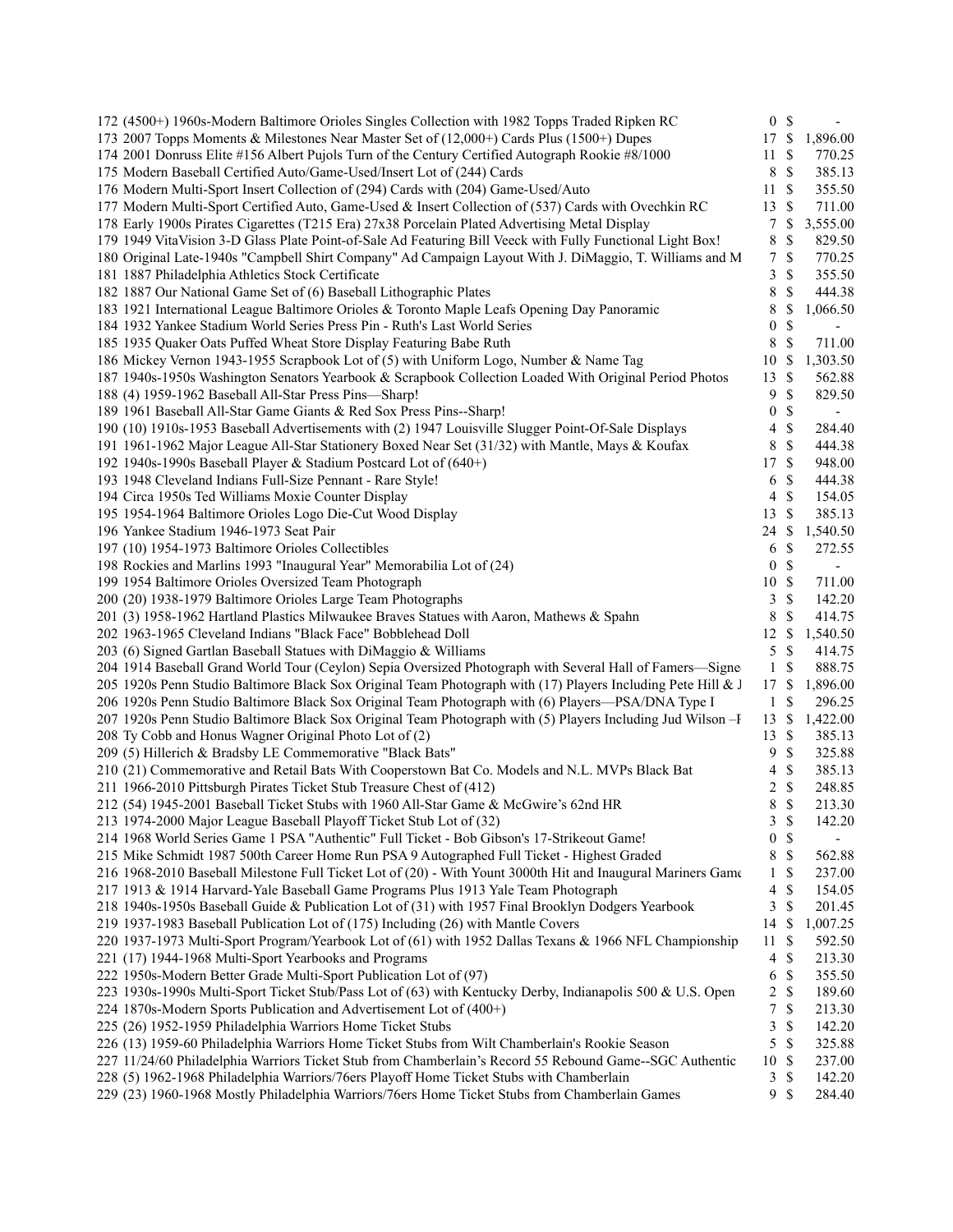| 230 (19) 1963-1971 Philadelphia 76ers Home Ticket Stubs                                                     | $1 \text{ }$ \$                           | 118.50                   |  |
|-------------------------------------------------------------------------------------------------------------|-------------------------------------------|--------------------------|--|
| 231 1946 Browns vs. Yankees AAFC Championship Program From First-Ever AAFC Season                           | 12S                                       | 829.50                   |  |
| 232 1947 Browns vs. Yankees Yankee Stadium-Issued AAFC Championship Program                                 | \$<br>7                                   | 474.00                   |  |
| 233 THIS LOT HAS BEEN WITHDRAWN                                                                             | \$<br>$\boldsymbol{0}$                    | $\overline{\phantom{a}}$ |  |
| 234 12/30/56 New York Giants vs. Chicago Bears NFL Championship Game Ticket Stub--SGC Authentic             | $\mathbb S$<br>2                          | 130.35                   |  |
| 235 1957 Lions vs. Browns Briggs Stadium-Issued NFL Championship Program                                    | $\mathcal{S}$<br>4                        | 248.85                   |  |
| 236 12/28/58 "Greatest Game Ever Played" Colts vs. Giants NFL Championship Game Ticket Stub--SGC Auther     | -\$<br>11                                 | 592.50                   |  |
| 237 1940s-1970s Army & Navy College Football Program Lot of (67)                                            | $\mathcal{S}$<br>6                        | 177.75                   |  |
| 238 1950s-1990s Multi-League Football Ticket Stub Lot of (50) with Super Bowl, WFL & College                | \$<br>2                                   | 130.35                   |  |
| 239 1971-2006 Pittsburgh Steelers Ticket Stub Lot of (40) with Super Bowl XIV & (19) Playoffs               | \$<br>$\mathbf{1}$                        | 118.50                   |  |
| 240 Early-1920s American League Stars Multi-Signed Ball With Ruth, Cobb and W. Johnson - Full JSA           | 19S                                       | 5,925.00                 |  |
| 241 1931 New York Yankees Team-Signed Ball With Ruth, Gehrig and Full JSA [reserve not met]                 | 14S                                       | $\blacksquare$           |  |
| 242 1951 OAL Harridge Baseball Signed by President Harry S Truman and (12) 1924 World Series Participants - | 11S                                       | 1,540.50                 |  |
| 243 Honus Wagner Signed 1947-1948 ONL Frick Baseball - Full JSA [reserve met]                               | 17S                                       | 4,443.75                 |  |
| 244 1941 New York Giants Team-Signed Baseball With Ott, Hartnett, Hubbell and Terry - Full JSA              | $\mathbb{S}$<br>5                         | 711.00                   |  |
| 245 1942 American League Champion New York Yankees Team-Signed Ball With Dickey, J. DiMaggio, Gomez,        | <sup>\$</sup><br>3                        | 562.88                   |  |
|                                                                                                             | 10S                                       |                          |  |
| 246 1947 World Champion New York Yankees Team-Signed Ball With DiMaggio, Rizzuto and Full JSA               |                                           | 533.25                   |  |
| 247 1947 National League Champion Brooklyn Dodgers Team-Signed Ball With J. Robinson, Hodges and Full J.    | 16 \$                                     | 711.00                   |  |
| 248 1956 World Champion New York Yankees Team-Signed Ball With Mantle, Ford, Rizzuto and Full JSA           | 10S                                       | 1,540.50                 |  |
| 249 Roberto Clemente Single-Signed Ball - Full PSA/DNA [reserve met]                                        | 3S                                        | 1,777.50                 |  |
| 250 1940 Brooklyn Dodgers Team-Signed Ball With Durocher, Medwick, Casey and Full JSA - Gorgeous Condit     | $\mathbb{S}$<br>5                         | 355.50                   |  |
| 251 1942 Philadelphia Athletics Team-Signed Baseball with Simmons--Full JSA                                 | $\mathcal{S}$<br>9                        | 474.00                   |  |
| 252 1951 St. Louis Cardinals Team-Signed Baseball with (23) Signatures                                      | $\mathcal{S}$<br>7                        | 296.25                   |  |
| 253 1952 New York Giants Team-Signed Baseball with (25) Signatures--Full JSA                                | \$<br>$\mathbf{1}$                        | 237.00                   |  |
| 254 1955 World Champion Brooklyn Dodgers Team-Signed Ball With Campanella, Koufax, J. Robinson and Ful      | 10S                                       | 888.75                   |  |
| 255 1958 Chicago White Sox Team-Signed OAL Harridge Baseball with (25) Autographs--Full JSA                 | $1 \text{ }$ \$                           | 296.25                   |  |
| 256 1940s-1950s Brooklyn Dodgers Reunion Ball with (26) Autographs Including Connors & Koufax with Full J   | $\mathbb{S}$<br>$\mathbf{1}$              | 237.00                   |  |
| 257 Circa 1961-1962 Pittsburgh Pirates Multi-Signed Baseball with Clemente--Full JSA                        | $\mathbb S$<br>5                          | 592.50                   |  |
| 258 1964 Boston Red Sox "Spring Training" Team-Signed Baseball with (27) Signatures--Full JSA               | $\mathcal{S}$<br>2                        | 142.20                   |  |
| 259 1965 World Champion Los Angeles Dodgers Team-Signed Ball With Koufax, Drysdale and Full JSA - Gorge     | $\mathcal{S}$<br>11                       | 948.00                   |  |
| 260 1965 World Champion Los Angeles Dodgers Team-Signed Ball With Koufax, Alston and Full JSA               | $2 \sqrt{s}$                              | 503.63                   |  |
| 261 1966 World Champion Baltimore Orioles Team-Signed Baseball With Palmer, B. Robinson, F. Robinson and    | $\mathcal{S}$<br>6                        | 248.85                   |  |
| 262 1967 World Series Champion St. Louis Cardinals Team-Signed Baseball--Full JSA                           | $12 \text{ }$ \$                          | 1,066.50                 |  |
| 263 1967 Kansas City Athletics Team-Signed Ball With Appling, R. Jackson and Full JSA - Clean!              | <sup>\$</sup><br>8                        | 474.00                   |  |
| 264 1947 Washington Senators Team-Signed Baseball with (27) Signatures--Full JSA                            | $\mathbb S$<br>4                          | 165.90                   |  |
| 265 1973 A.L. East Champion Baltimore Orioles Team-Signed Ball - Full JSA                                   | $\boldsymbol{\mathsf{S}}$<br>$\mathbf{1}$ | 118.50                   |  |
| 266 2004 Boston Red Sox World Champions Team-Signed OWS Ball with (29) Autographs                           | 12 \$                                     | 562.88                   |  |
| 267 1968 Oakland Athletics Team-Signed Ball With J. DiMaggio, Hunter and Jackson - Full JSA                 | $\mathcal{S}$<br>$8\,$                    | 651.75                   |  |
| 268 1969 Seattle Pilots Team-Signed Ball - Full JSA                                                         | 10S                                       | 651.75                   |  |
| 269 1969 World Champion New York Mets Team-Signed Ball With Ryan, Seaver, Frisella and Full JSA             | \$<br>1                                   | 474.00                   |  |
| 270 1969 American League Champion Baltimore Orioles Team-Signed Ball - Full JSA                             | $\mathcal{S}$<br>8                        | 272.55                   |  |
| 271 1969 Oakland Athletics Team-Signed Ball with DiMaggio, R. Jackson - Full JSA                            | 2 S                                       | 325.88                   |  |
| 272 1970 New York Yankees Team-Signed Ball With Munson and Full JSA                                         | $\mathbb{S}$<br>12                        | 1,007.25                 |  |
| 273 1971 Washington Senators Team-Signed Ball With T. Williams, Fox and Full JSA                            | \$<br>8                                   | 325.88                   |  |
| 274 1972 New York Yankees Team-Signed Ball With Munson, Kekich, Peterson and Full JSA                       | \$<br>9                                   | 562.88                   |  |
| 275 1972 World Champion Oakland A's Team-Signed Ball With R. Jackson, D. Williams and Full JSA              | \$<br>5                                   | 355.50                   |  |
| 276 1973 New York Yankees Team-Signed Ball With Munson and Full JSA                                         | \$<br>3                                   | 355.50                   |  |
| 277 1974 New York Yankees Team-Signed Ball With Munson, Ford and Full JSA                                   | <sup>\$</sup><br>13                       | 829.50                   |  |
| 278 1974 World Series Champion Oakland Athletics Team-Signed Baseball with (34) Signatures--Full JSA        | \$<br>3                                   | 201.45                   |  |
| 279 1975 AL Champion Boston Red Sox Team-Signed Baseball with (25) Signatures--Full JSA                     | \$<br>4                                   | 248.85                   |  |
| 280 1976 AL Champion New York Yankees Team-Signed Baseball with (26) Signatures--Full JSA                   | $\mathcal{S}$<br>17                       | 592.50                   |  |
| 281 1977 World Series Champion New York Yankees Team-Signed Baseball with (19) Signatures--Full JSA         | \$<br>8                                   | 296.25                   |  |
| 282 1977 Toronto Blue Jays "First Year" Team-Signed Baseball with (26) Signatures--Full JSA                 | \$<br>4                                   | 213.30                   |  |
| 283 1977 Seattle Mariners "First Year" Team-Signed Baseball with (30) Signatures--Full JSA                  | \$<br>4                                   | 165.90                   |  |
| 284 July 13, 1978 Mets vs. Reds Final Out Game-Used Baseball Signed by Koosman and Lockwood - Full JSA      | $\mathbb{S}$<br>$\boldsymbol{0}$          | $\overline{\phantom{0}}$ |  |
| 285 1979 AL Champion Baltimore Orioles Team-Signed Baseball with (23) Signatures                            | \$<br>1                                   | 177.75                   |  |
| 286 Multi-Signed Hall of Famers & Stars ONL Feeney Ball with (16) Autographs Including DiMaggio, Mantle &   | $\mathbb{S}$<br>9                         | 948.00                   |  |
| 287 Multi-Signed "50 Home Run Season" Baseball With Mantle, Mays and Full JSA                               | $\mathcal{S}$<br>6                        | 237.00                   |  |
|                                                                                                             |                                           |                          |  |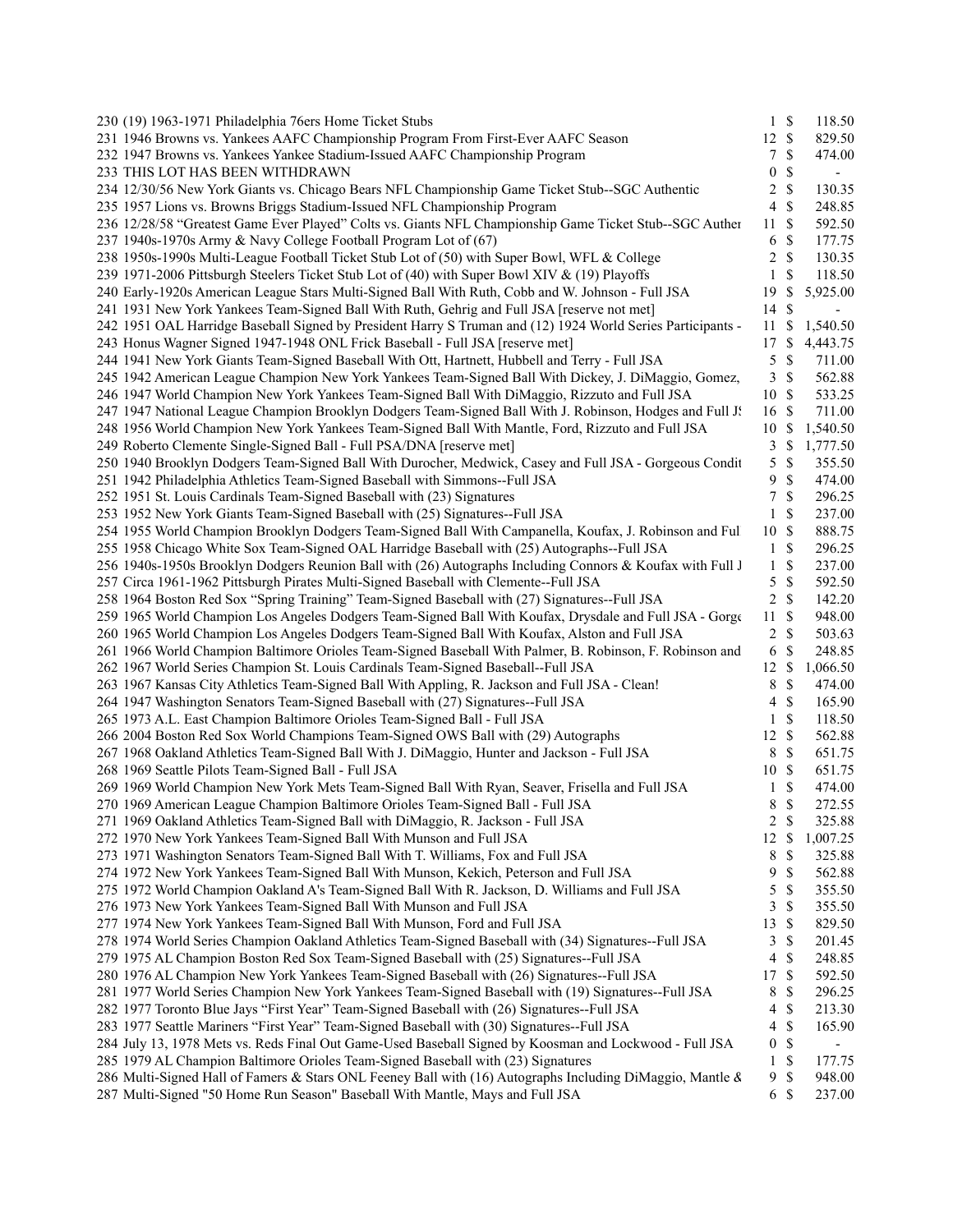| 288 Joe Cronin Single-Signed OAL Cronin Baseball - Full JSA                                                   | 5S               |                           | 414.75                   |  |
|---------------------------------------------------------------------------------------------------------------|------------------|---------------------------|--------------------------|--|
| 289 1963 Yankees & 1965 Twins American League Champion Team-Signed Baseballs--Full JSA                        | $\mathbf{3}$     | $\mathbf{\$}$             | 385.13                   |  |
| 290 (2) American League Champion Team-Signed Baseballs: 1965 Twins & 1967 Red Sox--Full JSA                   | $\overline{4}$   | $\boldsymbol{\mathsf{S}}$ | 474.00                   |  |
| 291 (2) World Series Champion Team-Signed Baseballs: 1968 Tigers & 1970 Orioles--Full JSA                     | 7                | $\mathbb{S}$              | 503.63                   |  |
| 292 1964 American League Team-Signed Baseball Lot of (6)                                                      | 11               | -S                        | 533.25                   |  |
| 293 1965 American League Team-Signed Baseball Lot of (9)                                                      | 6 <sup>°</sup>   |                           | 651.75                   |  |
| 294 1966 American League Team-Signed Baseball Lot of (8)                                                      | 4                | $\mathbf{\$}$             | 592.50                   |  |
| 295 1967 American League Team-Signed Baseball Lot of (6)                                                      | 6                | $\mathbb{S}$              | 948.00                   |  |
| 296 1968 American League Team-Signed Baseball Lot of (8)                                                      | 12 \$            |                           | 474.00                   |  |
| 297 1969 American League Team-Signed Baseball Lot of (9)                                                      | $12 \text{ }$ \$ |                           | 474.00                   |  |
| 298 1970 American League Team-Signed Baseball Lot of (10)                                                     | 5 <sup>5</sup>   | $\mathcal{S}$             | 592.50                   |  |
| 299 1971 American League Team-Signed Baseball Lot of (9)                                                      | 11               | $\mathbf{\$}$             | 474.00                   |  |
| 300 1972 American League Team-Signed Baseball Lot of (10)                                                     | 13 \$            |                           | 503.63                   |  |
| 301 1977 American League Team-Signed Baseball Lot of (10)                                                     | 14S              |                           | 533.25                   |  |
| 302 (25) Hall of Famer and Superstar Single-Signed Balls With Gomez and Steinbrenner - All JSA                | 11S              |                           | 888.75                   |  |
| 303 Rookie of the Year Single-Signed Baseball Lot of (37) With Aparicio, Bench and Cepeda - All TriStar       | 5S               |                           | 414.75                   |  |
| 304 500 HR Club and 500 HR/3000 Hit Club Multi-Signed Ball Lot of (2) With Aaron, Mays and T. Williams - E    | 7S               |                           | 325.88                   |  |
| 305 (6) Multi-Signed "Theme" Baseballs With 300-Game Winners, R.O.Y. Recipients, No-Hit Pitchers and Hall of  | 14 \$            |                           | 592.50                   |  |
| 306 (9) Dual/Multi-Signed Baseballs with Jeter/Torre and Buckner/Wilson                                       | $12 \text{ }$ \$ |                           |                          |  |
|                                                                                                               |                  |                           | 444.38                   |  |
| 307 1977 and 1978 World Champion New York Yankees Team-Signed Reunion Baseballs With Jackson and Guic         | 8 \$             |                           | 592.50                   |  |
| 308 (2) Joe DiMaggio Single-Signed Baseballs - Both Full JSA                                                  | 13 \$            |                           | 503.63                   |  |
| 309 (3) Ted Williams Single-Signed OAL Baseballs with Full JSA                                                | 17 \$            |                           | 770.25                   |  |
| 310 (4) Frank Robinson Signed Stat Balls with (16) Inscriptions Each                                          | $11 \text{ }$ \$ |                           | 711.00                   |  |
| 311 (10) Don Mattingly Single-Signed OAL Baseballs - All JSA                                                  | 5 <sup>5</sup>   | $\mathcal{S}$             | 414.75                   |  |
| 312 (24) Steve Carlton Single-Signed ONL Baseballs with (20) Having Inscriptions--All JSA                     | 9                | $\mathbb{S}$              | 651.75                   |  |
| 313 (11) Multi/Single-Signed New York Yankees Baseballs with Mantle                                           | 9                | $\mathbb{S}$              | 711.00                   |  |
| 314 MLB Hall of Fame Pitchers Single-Signed Ball Lot of (24) - All JSA                                        | 9                | $\mathbb{S}$              | 651.75                   |  |
| 315 (26) Single-Signed Hall of Famers & Stars Baseballs                                                       | 14S              |                           | 711.00                   |  |
| 316 Cy Young, MVP and W.S. MVP Single-Signed Baseball Lot of (44) With HOFers and Stars - Loaded!             | 11S              |                           | 711.00                   |  |
| 317 (57) Modern Player Single-Signed OML Baseballs with Kershaw & McCutchen                                   | 6 \$             |                           | 503.63                   |  |
| 318 MLB All-Stars Single-Signed Ball Lot of (69) With (10) Hall of Famers                                     | $\tau$           | $\mathbb{S}$              | 711.00                   |  |
| 319 Massive New York Yankees Single-Signed Ball Lot of (176) With Mattingly, Rivera and B. Martin             | 19               | $\mathbb{S}$              | 4,147.50                 |  |
| 320 Baseball HOFer Autograph Lot With (20) Balls and (6) Bats - All Certed                                    | 17S              |                           | 1,066.50                 |  |
| 321 (4) Joe DiMaggio & Mickey Mantle Single-Signed Items with Full JSA                                        | 11               | $\mathbb{S}$              | 829.50                   |  |
| 322 (20) Mike Schmidt Signed Items with (8) Balls, (8) Lithographs, (3) Home Plates & Bat                     | 11S              |                           | 651.75                   |  |
| 323 Walt Dropo/Sam Jethroe 1950 R.O.Y. Dual-Signed Lot of (56) With (54) Balls and (2) Bats                   | 9S               |                           | 272.55                   |  |
| 324 Minor League Baseball Autograph Collection of (29) Team-Signed Balls & (226) Postcards with Richmond I    | 18 \$            |                           | 829.50                   |  |
| 325 (7) Multi-Signed New York Yankees Displays & Bats with (370+) Signatures                                  | 19S              |                           | 1,066.50                 |  |
| 326 (11) Multi/Single-Signed Oversized Baseball Photographs and Prints with Aaron & DiMaggio                  | 9                | -S                        | 533.25                   |  |
| 327 Alex Pompez 1946 Typewritten Signed Letter on New York Cubans Stationery - Full JSA                       |                  |                           | 19 \$ 4,147.50           |  |
| 328 "Baseball in the '50s" Hardcover Book With (125) Autographs - Including Clemente, J. DiMaggio, Mantle, J. | $4 \text{ }$ \$  |                           |                          |  |
| 329 1980-2001 Perez-Steele Hall of Fame Postcards Series 1-15 Complete Set with (70) Signed Including Ashbu   | 12S              |                           | 2,133.00                 |  |
| 330 1984-1997 Perez-Steele Great Moments Series 1-9 Sets with (35) Signed Including Koufax                    | 9                | -S                        | 888.75                   |  |
| 331 (2) Baseball Themed Menus with Casey Stengel Signed--Full JSA                                             | 1                | $\boldsymbol{\mathsf{S}}$ | 118.50                   |  |
| 332 (3) 1960s-1970s Puerto Rican League Signed Baseball Contracts                                             | $\boldsymbol{0}$ | $\boldsymbol{\mathsf{S}}$ | $\overline{\phantom{a}}$ |  |
| 333 New York Yankees Framed Display Signed by (120) With Ford, Rizzuto, Berra, R. Jackson and Full JSA        | 13               | -\$                       | 474.00                   |  |
| 334 New York Yankees Signed Jersey Lot With All-Time Yankees (37 Signatures) and Derek Jeter Single-Signed    | 11               | $\boldsymbol{\mathsf{S}}$ | 533.25                   |  |
| 335 Yankees-Themed Autograph Lot of (58) With R. Jackson, McCarthy and Steinbrenner - Loaded!                 | 19S              |                           | 1,659.00                 |  |
| 336 (6) Brooklyn/Los Angeles Dodgers Signed & Unsigned Items                                                  | -1               | $\mathbb{S}$              | 118.50                   |  |
| 337 Baseball HOFer Single-Signed Jersey Lot of (7) With Banks, Killebrew and Schmidt                          |                  |                           |                          |  |
|                                                                                                               | $13 \text{ }$ \$ |                           | 1,125.75                 |  |
| 338 Baseball Autograph and Display Lot of (9) with Berra, Ryan and Orioles Hall of Famers                     | 10S              |                           | 444.38                   |  |
| 339 (2) 1959-1960 Pittsburgh Pirates Multi-Signed All-Star & World Series Programs Plus 1955 Spring Training  | 3                | $\boldsymbol{\mathsf{S}}$ | 260.70                   |  |
| 340 (3) Harry Hooper Signed Items with Letter, Newspaper Cut & Postcard-All JSA                               | 1                | $\boldsymbol{\mathsf{S}}$ | 118.50                   |  |
| 341 1963 Baltimore Orioles Multi-Signed Green Base Bobblehead Doll With B. Robinson, MacPhail and N. Fox      | 1                | $\mathbb{S}$              | 296.25                   |  |
| 342 Ted Williams Signed Unopened "Ted's Root Beer" Bottle With (6) Drinking Glasses and Full JSA              | 16               | -S                        | 533.25                   |  |
| 343 Mickey Mantle Signed 1971 Golf Tournament Contract - Full JSA                                             | 4                | $\mathcal{S}$             | 284.40                   |  |
| 344 (14) Multi/Single-Signed Baseball Hall of Famer Gateway Cachets with Mantle, Paige & Williams             | 14 \$            |                           | 711.00                   |  |
| 345 (19) Baseball Signed Flats with Aaron & Dean                                                              | 7S               |                           | 325.88                   |  |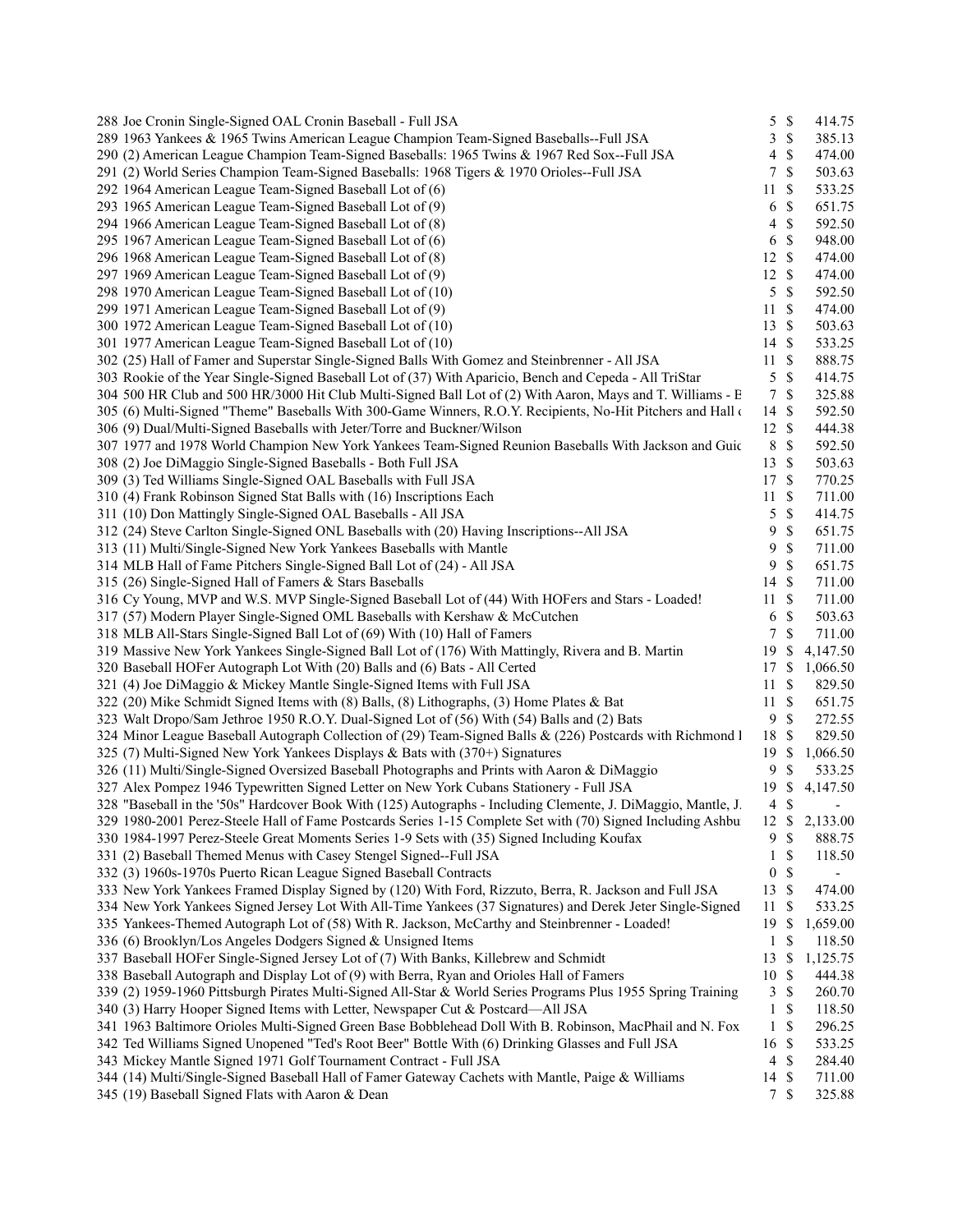| 346 1981-1999 Baseball HOF Induction Program Near Run (18/19) Signed by All Possible Inductees             | 12 \$            |                           | 770.25                   |
|------------------------------------------------------------------------------------------------------------|------------------|---------------------------|--------------------------|
| 347 (102) Baseball Autographed Flats with (40) Hall of Famers                                              | 11S              |                           | 414.75                   |
| 348 1947 Boston Red Sox by Fred Lieb Signed by Ted Williams & Dom DiMaggio with Full JSA                   | 3                | $\mathbb{S}$              | 142.20                   |
| 349 1950s Tris Speaker Autographed Photo Postcard--SGC Authentic                                           | 9                | \$                        | 385.13                   |
| 350 Jackie Robinson Signed Time Magazine Cut Photo with Full JSA                                           | 14               | -\$                       | 592.50                   |
| 351 Roger Maris Signed 3x5 Index Card with Full JSA                                                        | 9                | $\mathbb{S}$              | 414.75                   |
| 352 1971 Baltimore Orioles 20 Game Winners Signed 8x10 Photograph with PSA/DNA                             | 8                | \$                        | 414.75                   |
| 353 8x10 Photo Signed by T. Williams, J. DiMaggio and G.H.W. Bush - Full JSA                               | 9                | \$                        | 503.63                   |
| 354 Ted Williams Single-Signed Louisville Slugger Bat & OAL Baseball with Full JSA                         | 13               | $\mathbb{S}$              | 770.25                   |
| 355 (6) Baseball Painted & Autographed Home Plates with Fisk, Griffey Jr. & Schmidt                        | 12               | \$                        | 385.13                   |
| 356 New York Yankees & Seinfeld Autographed Framed Display with Jeter-Full JSA LOA                         | 13               | $\mathbb{S}$              | 503.63                   |
| 357 (145) Late-1800s/Mid-1900s Baseball Player Signed 3x5 Index Cards with Adams, Cicotte, Cravath & Hoy   | 21 \$            |                           | 2,488.50                 |
| 358 Vintage Signed 3x5 Index Card Lot of (850+) with Cleveland Indians Emphasis Including Gandil & Southwo | 18               | -S                        | 1,896.00                 |
| 359 (19) 1934-36 Diamond Stars Autographed Cards-All Different with JSA                                    |                  | $5 \text{ }$ \$           | 1,777.50                 |
| 360 1968 Topps Game #6 Roberto Clemente Signed Card with Full JSA                                          | 17               | -S                        | 2,014.50                 |
| 361 (701) 1960-1989 Topps, Donruss & Fleer New York Yankees Signed Baseball Cards                          | 23               | S                         | 1,659.00                 |
| 362 Ron Lewis "500 Home Run Club" Framed Lithograph Signed by (11) With Aaron, Mantle, Mays and Williar    | $\boldsymbol{0}$ | \$                        |                          |
|                                                                                                            |                  | $\mathbb{S}$              | $\overline{\phantom{a}}$ |
| 363 Billy Southworth Single-Signed Index Card - PSA/DNA 9                                                  | 1                |                           | 237.00                   |
| 364 Nellie Fox Single-Signed 1951 Government Postcard - Full JSA                                           | $\boldsymbol{0}$ | \$                        | $\overline{\phantom{a}}$ |
| 365 Chick Hafey Autographed Yellow Hall of Fame Plaque Postcard - Full JSA                                 | 3                | $\mathcal{S}$             | 201.45                   |
| 366 Jackie Robinson Cut Signature Display - Full JSA                                                       | 20               | $\mathbb{S}$              | 562.88                   |
| 367 (34) Baseball HOFer/Star Cut Signatures with J. DiMaggio, M. Mantle & J. Robinson                      | 16               | $\mathbb{S}$              | 888.75                   |
| 368 (64) 1930s-1940s Baseball Cut Signatures with Hall of Famers & Tough Deceased                          | 1                | \$                        | 296.25                   |
| 369 (41) Baseball Signed Index Cards & Cachets with (17) Hall of Famers Including DiMaggio                 | 5                | $\mathcal{S}$             | 414.75                   |
| 370 (70) Signed Yellow HOF Plaque Postcards With Dickey, Hubbell and Hunter                                | 16               | $\mathcal{S}$             | 770.25                   |
| 371 1980-2001 Perez-Steele Postcard Set Plus (2) 1989 Celebration Sets with (27) Signed                    | 11               | \$                        | 592.50                   |
| 372 (63) 1960-1991 Signed Baseball Cards with (19) Hall of Famers Including Stengel                        | 8                | \$                        | 355.50                   |
| 373 Cleveland Indians Signed/Unsigned Postcard Lot of (1,500+)                                             | 30               | \$                        | 2,962.50                 |
| 374 Mickey Mantle/Ted Williams/Joe DiMaggio Autographed 11x14 Picture with PSA/DNA LOA                     | 10               | $\mathbf{\$}$             | 651.75                   |
| 375 Joe DiMaggio, Mickey Mantle & Ted Williams Signed Photographs with Full JSAs                           | 7                | $\mathbb{S}$              | 325.88                   |
| 376 Mickey Mantle Signed 16x20 Framed Display with No.7 Inscription-Full JSA                               | 4                | \$                        | 444.38                   |
| 377 Roger Maris Signed Magazine Photo - Full JSA                                                           | 1                | \$                        | 296.25                   |
| 378 (17) Large Baseball Autographed Photographs with Mantle                                                | 10               | $\boldsymbol{\mathsf{S}}$ | 562.88                   |
| 379 (22) Baseball Hall of Famer/Star Signed Flats with DiMaggio & Mantle                                   | 10               | $\mathbb{S}$              | 651.75                   |
| 380 (123) Baseball Signed 8x10 Photographs with (33) Hall of Famers                                        | 11S              |                           | 592.50                   |
| 381 Full-Size Bat Signed by (21) HOFers/Superstars With Mathews, Mays, T. Williams and Full JSA            | 13S              |                           | 829.50                   |
| 382 1977 & 1978 World Champion New York Yankees Team-Signed Reunion Bats With Jackson, Guidry and Go       |                  | $6 \text{ }$ \$           | 474.00                   |
| 383 Hall of Famer Single-Signed Bat Lot of (10) With Aaron, Hunter and Musial - All JSA                    | 15S              |                           | 711.00                   |
| 384 (10) Single-Signed Cooperstown Bat Co. "Famous Players Series" Models With T. Williams, Musial and Bar | 16               | -S                        | 1,659.00                 |
| 385 1924 World Champion Washington Senators Team -Signed Bat With President Calvin Coolidge - Full JSA     | 10               | \$                        | 6,517.50                 |
| 386 Lefty Gomez 1941 Game-Worn New York Yankees Home Jersey - Full Miedema LOA [reserve met]               |                  |                           | 13 \$18,960.00           |
| 387 Roberto Clemente Late-1950s Game-Used Pittsburgh Pirates Batting Helmet [reserve met]                  |                  |                           | 12 \$ 7,110.00           |
| 388 Kirby Puckett 1994 Minnesota Twins Signed Game-Worn Home Jersey - Full Miedema and JSA LOAs            | $15 \text{ }$ \$ |                           | 3,555.00                 |
| 389 Pedro Martinez 2002 Boston Red Sox Game-Worn Home Jersey - Full Miedema LOA                            | 13               | $\mathbb{S}$              | 2,962.50                 |
| 390 THIS LOT HAS BEEN WITHDRAWN                                                                            | $\boldsymbol{0}$ |                           |                          |
|                                                                                                            |                  | \$                        |                          |
| 391 Hanley Ramirez 2013 NLDS Game-Worn Los Angeles Dodgers Batting Helmet - Great Provenance!              | 1                | \$                        | 1,777.50                 |
| 392 Hanley Ramirez Game-Used and/or Signed Lot with (2) Bats, Shoes and Batting Gloves                     | 7                | \$                        | 562.88                   |
| 393 Eddie Murray 1983-1985 Game-Used Bat - PSA GU 7                                                        | 11               | \$                        | 533.25                   |
| 394 Carlton Fisk 1987 Signed Game-Used Bat - PSA/DNA GU 9                                                  | 14               | -S                        | 1,303.50                 |
| 395 Will Clark 1987-1988 Signed Game-Used Bat - PSA/DNA GU 9                                               | 7                | \$                        | 385.13                   |
| 396 Darryl Strawberry 1987-1988 Signed Game-Used Bat - PSA/DNA GU 9.5                                      | 8                | \$                        | 414.75                   |
| 397 Vince Coleman Signed Game-Used 1989 All-Star Game Bat - PSA/DNA GU 8                                   | 5                | $\mathbb{S}$              | 296.25                   |
| 398 Gary Sheffield 1989 Game-Used Bat - PSA/DNA GU 8                                                       | 2                | $\mathbb{S}$              | 248.85                   |
| 399 Jim Thome 1992 Game-Used Bat - PSA/DNA GU 9                                                            | 32               | -S                        | 2,370.00                 |
| 400 Chipper Jones 1993 Signed Game-Used Bat - First-Ever Season!                                           | 21               | \$                        | 1,540.50                 |
| 401 Miguel Cabrera 2005 Signed Game-Used Bat - PSA/DNA 9                                                   |                  |                           | 27 \$ 2,251.50           |
| 402 Robinson Cano 2006 Signed Game-Used Bat - PSA/DNA 10                                                   | 21               | \$                        | 1,066.50                 |
| 403 Bobby Estalella Signed Game-Used Lot of (11) With (4) Bats and 1996 Phillies Ensemble                  |                  | 0 <sup>5</sup>            |                          |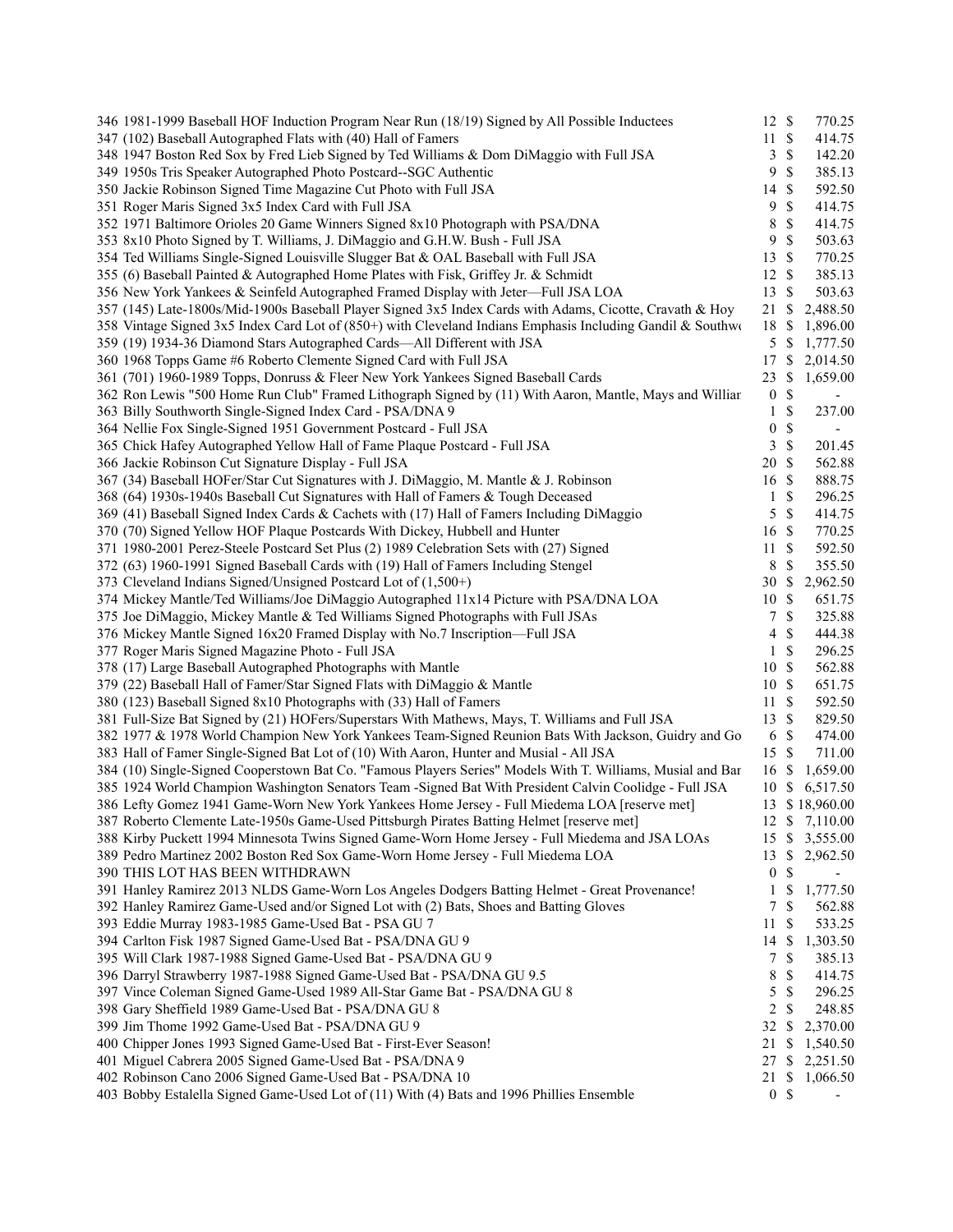| 404 1970s-1980s Phoenix Giants Pacific Coast League Game-Worn Jersey Lot of (5)                           | 7S               |               | 414.75                   |
|-----------------------------------------------------------------------------------------------------------|------------------|---------------|--------------------------|
| 405 Cleveland Indians Apparel Lot of (6) With 1998 Game-Worn "A.L. Champs" Practice Jersey                | 1                | \$            | 118.50                   |
| 406 (6) 1980s-2000s Cincinnati Reds Professional Model Uniform Items                                      | 2                | $\mathbb{S}$  | 130.35                   |
| 407 Hawaii Winter League 1990s Jackets and Caps Lot of (11)                                               | 9                | $\mathcal{S}$ | 260.70                   |
| 408 Toronto Blue Jays Jacket and Cap Lot of (10)                                                          | 5                | $\mathcal{S}$ | 165.90                   |
| 409 1970s-2000s Chicago White Sox Jacket and Cap Lot of (8)                                               | 15               | $\mathcal{S}$ | 325.88                   |
| 410 1970s-2000s Seattle Mariners Jacket Lot of (6)                                                        | 12               | $\mathcal{S}$ | 533.25                   |
| 411 Randy Choate 2001-2003 Game-Worn New York Yankees Road Jersey and Cap                                 | 1                | \$            | 118.50                   |
| 412 New York Yankees Professional Model Jacket Lot of (4)                                                 | 2                | \$            | 130.35                   |
| 413 Oakland A's Professional Model Jacket Lot of (6)                                                      | 2                | $\mathbb{S}$  | 248.85                   |
| 414 Gio Gonzalez Signed Game-Used Fielder's Glove - JSA                                                   | $\overline{c}$   | $\mathcal{S}$ | 260.70                   |
| 415 Deion Sanders 1995-1999 Game-Worn Football Shoes - LOA from ex-Wife, Carolyn                          | $\boldsymbol{0}$ | $\mathbb S$   |                          |
| 416 Larry Bird 1991-92 Signed Game Worn Boston Celtics Road Jersey [reserve not met]                      | 5                | $\mathcal{S}$ | $\overline{\phantom{a}}$ |
| 417 NBA Signed Game-Worn Shoes Pairing Lot of (5)                                                         | $\boldsymbol{0}$ | \$            | $\sim$                   |
| 418 Kobe Bryant 2008-2009 Signed Game-Worn Nike Shoes - Full JSA                                          | 14               | \$            | 2,014.50                 |
| 419 Paul Pierce 2008-09 Signed Game-Worn Shoes - Full JSA                                                 | 16               | \$            | 888.75                   |
| 420 Allen Iverson 2008-09 Signed Game-Worn Shoes - Full JSA                                               | $\boldsymbol{0}$ | $\mathcal{S}$ |                          |
| 421 Dwyane Wade 2011-12 Championship Season Signed Game--Worn Shoes - Full JSA                            | 25               | -\$           | 2,251.50                 |
| 422 Dwight Howard 2009-10 Signed Game-Worn Shoes - Full JSA                                               | 10               | -S            | 592.50                   |
|                                                                                                           |                  |               | 24 \$26,070.00           |
| 423 Sonny Jurgensen 1966 Game-Worn Washington Redskins Home Jersey with LOP from Sonny & Original Ov      |                  |               |                          |
| 424 1894 N142 Duke (Honest) Cabinets Wilbert Robinson SGC 30                                              | 22               | <sup>\$</sup> | 5,332.50                 |
| 425 1894 World Champion Baltimore Orioles Celluloid Composite Photo Pin - Rare!                           | 5                | -S            | 1,007.25                 |
| 426 1896 World Champion Baltimore Orioles Celluloid Team Photo Pin With Original Ribbon Hanger - Rare!    | 14               | -S            | 2,370.00                 |
| 427 1898 Baltimore Orioles Union Park-Issued Program/Scorecard                                            | 9                | $\mathcal{S}$ | 503.63                   |
| 428 1914 Baltimore Terrapins Federal League Stock Certificate                                             | 15               | -S            | 1,007.25                 |
| 429 1952-1974 Topps & Bowman Baseball Collection of (4204) Cards                                          | 9                | <sup>\$</sup> | 1,066.50                 |
| 430 Dick Kryhoski 1950s Game-Worn Browns/Orioles Road Jersey - Full Miedema LOA                           | 9                | \$            | 651.75                   |
| 431 Lum Harris 1959 Baltimore Orioles Game-Worn Home Jersey - Full Miedema LOA                            | 5                | $\mathcal{S}$ | 829.50                   |
| 432 Bob Saverine 1963 Baltimore Orioles Game-Worn Home Jersey - Full Miedema LOA                          | 8                | $\mathbb{S}$  | 355.50                   |
| 433 1960s Rochester Red Wings Game-Worn Ensemble                                                          | 4                | $\mathcal{S}$ | 154.05                   |
| 434 1977-1997 Baltimore Orioles Game-Worn Jersey and Pants Lot of (10)                                    | 9                | $\mathcal{S}$ | 562.88                   |
| 435 1989-1997 Baltimore Orioles Game-Worn Jacket Lot of (3)                                               | 1                | \$            | 177.75                   |
| 436 Ken Jackson 1953-1955 Baltimore Colts Game-Worn Home Jersey - Full Miedema LOA                        | 11               | \$            | 1,422.00                 |
| 437 Baltimore Colts 1960s Game-Worn Sidelines Jacket                                                      | 13               | $\mathcal{S}$ | 284.40                   |
| 438 Billy Ray Smith, Sr. Mid-1960s Signed Game-Worn Baltimore Colts Home Jersey - Full Miedema and JSA    | 13               | $\mathbb{S}$  | 829.50                   |
| 439 Bert Jones Late-1970s Baltimore Colts Game-Issued Road Jersey - Full Miedema LOA                      | $\overline{4}$   | $\mathcal{S}$ | 385.13                   |
| 440 Reese McCall 1978-1981 Baltimore Colts Game-Worn Home Jersey                                          | $\overline{2}$   | $\mathcal{S}$ | 325.88                   |
| 441 1970s Baltimore Colts Game-Worn Jersey Lot of (3) With Kunz, Hilton and White                         | 22               | \$            | 1,659.00                 |
| 442 1950s-1960s Baltimore Colts Game-Worn Sideline Cape                                                   | 19               | -S            | 2,251.50                 |
| 443 1970s Baltimore Colts Cheerleader Complete Ensemble With Mannequin                                    | 8                | \$            | 355.50                   |
| 444 1983-1985 Philadelphia/Baltimore Stars USFL Game-Worn Jersey Lot of (5) With Landeta and Fusina       | 19S              |               | 1,777.50                 |
| 445 University of Maryland Football 1980-2004 Bowl Game Jersey and Apparel Lot of (9)                     | 3                | $\mathcal{S}$ | 414.75                   |
| 446 (3) 2010 University of Maryland Football Game-Worn "Wounded Warrior Project" Jerseys                  | 8                | $\mathbb{S}$  | 260.70                   |
| 447 Baltimore Colts "Gearing Up For the Game" Collection of (8)                                           | 2                | \$            | 130.35                   |
| 448 1960-1961 Baltimore Colts "Jumbo" Promotional Bobblehead Doll - Rare!                                 | 20               |               | \$11,850.00              |
| 449 John Mackey 1963 "Baltimore Colts Rookie of the Year" Trophy                                          | 2                | $\mathcal{S}$ | 651.75                   |
| 450 1970 Baltimore Colts Super Bowl V Ring GM Don Klosterman EARLY SALESMAN SAMPLE                        | 16               | -S            | 3,258.75                 |
| 451 1958 World Champion Baltimore Colts China Set With (5) Pieces                                         | 10               | -S            | 1,422.00                 |
| 452 1947-1949 Baltimore Colts AAFC Publications/Tickets Lot of (19) - Including First-Ever Game           | 12               | -S            | 829.50                   |
|                                                                                                           | $\tau$           |               |                          |
| 453 1962-1964 Baltimore Colts "Kissing Pair" Bobbleheads in Original Box                                  |                  | -\$           | 533.25                   |
| 454 1950s-1960s Baltimore Colts Jewelry Collection of (8)                                                 | 10               | -\$           | 1,066.50                 |
| 455 1940s-1970s Baltimore Colts Publication/Ticket Stub/Schedule Lot of (75) with Rare 1940s AAFC Example | 11               | \$            | 651.75                   |
| 456 Baltimore Colts Memorabilia Lot of (29)                                                               | 15               | $\mathcal{S}$ | 325.88                   |
| 457 1940s-1970s Baltimore Orioles/Colts Treasure Chest with Football "Kissing" Bobble-Head                | 15               | <sup>\$</sup> | 1,007.25                 |
| 458 1966-1997 Baltimore Orioles Post-Season Ticket Stub Lot of (32)                                       | 4                | S             | 213.30                   |
| 459 1940s University of Maryland Letterman's Sweater                                                      | 2                | $\mathbb{S}$  | 130.35                   |
| 460 1940s-1970s Baltimore Bullets BAA/NBA Memorabilia Treasure Chest with (2) BAA Programs & 1962 S. (    | 12               | \$            | 503.63                   |
| 461 1920s-1970s University of Maryland Multi-Sport Publication & Ticket Stub Lot of (62)                  | 3                | -\$           | 260.70                   |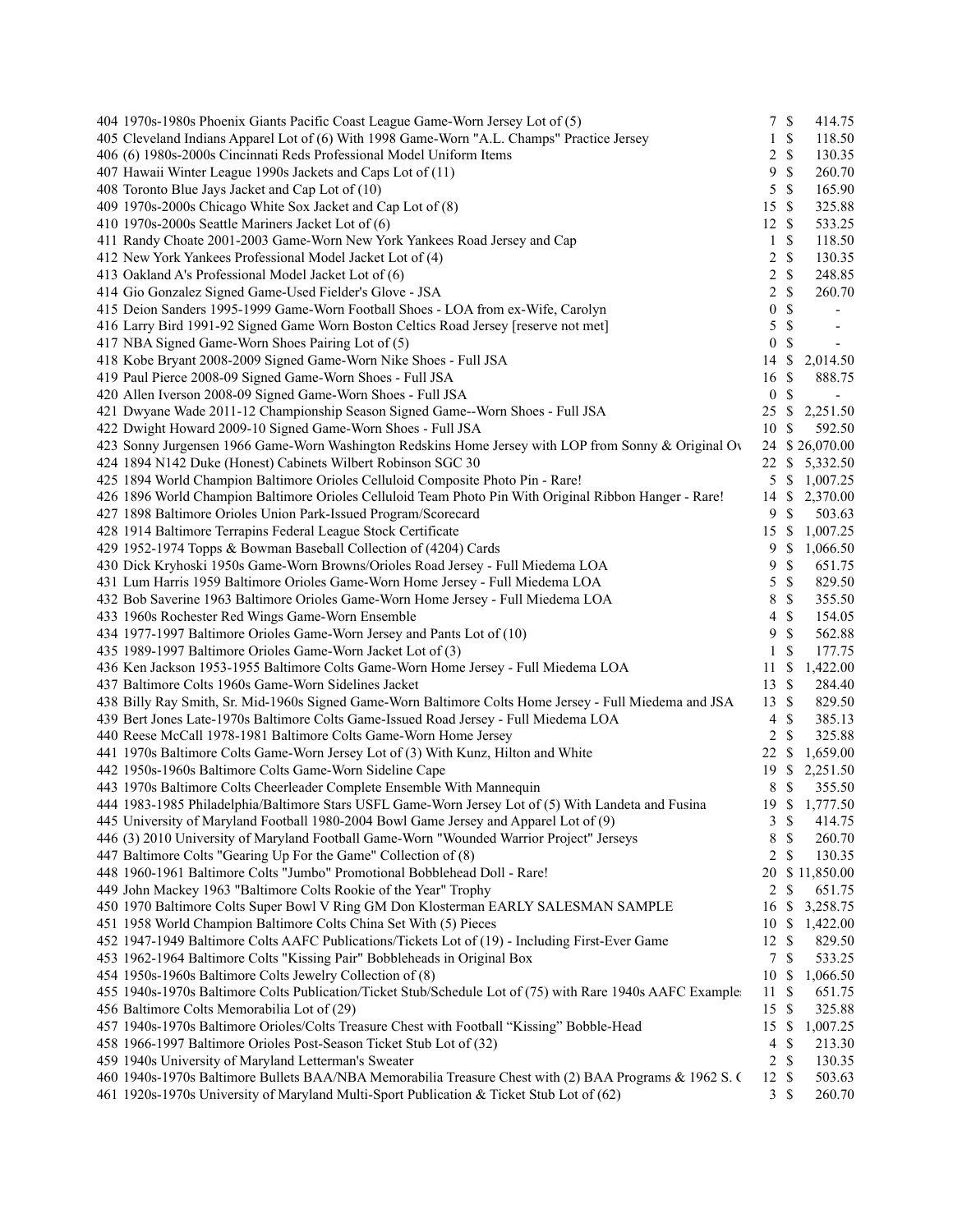| 462 1965 Si Green Trade Agreement Signed by Red Auerbach and Buddy Jeannette - Full JSA                                                                                                           | $1 \text{ }$ \$  |               | 118.50                   |  |
|---------------------------------------------------------------------------------------------------------------------------------------------------------------------------------------------------|------------------|---------------|--------------------------|--|
| 463 1947-1981 Baltimore Hockey Program/Photo/Autograph Lot of (39)                                                                                                                                | 9                | \$            | 444.38                   |  |
| 464 Baltimore Clippers Mid-1970s Game-Worn Home Sweater                                                                                                                                           | 14               | \$            | 1,007.25                 |  |
| 465 Peter Lee 1982-83 Baltimore Skipjacks Game-Worn Road Sweater                                                                                                                                  | 5                | \$            | 355.50                   |  |
| 466 Mitch Wilson 1986-87 Baltimore Skipjacks Game-Worn Home Sweater                                                                                                                               | 3                | \$            | 260.70                   |  |
| 467 Wayne Gagne 1987-88 Baltimore Skipjacks Game-Worn Home Sweater                                                                                                                                | 1                | \$            | 237.00                   |  |
| 468 Late-1980s/Early-1990s Baltimore Skipjacks Game-Worn Sweater Lot of (2) With T. Taylor and Vykoukal                                                                                           | 6                | \$            | 444.38                   |  |
| 469 Greivis Vásquez 2009-10 University of Maryland Signed Game-Worn Warm-Up Jacket and Shoes                                                                                                      | 9                | \$            | 385.13                   |  |
| 470 1951 Topps Magic & 1958 Topps Football Complete Sets                                                                                                                                          | 6                | \$            | 888.75                   |  |
| 471 1956 & 1958 Topps Football Complete Sets with (2) PSA Graded Stars & Checklist/Contest Cards                                                                                                  | 12               | \$            | 948.00                   |  |
| 472 1954-1962 Topps, Bowman & Post Football Shoebox Collection of (804) Cards with Brown, Unitas & Starr                                                                                          | 23               | \$            | 2,962.50                 |  |
| 473 1962 Post Cereal NFL Complete Set of (200) Cards                                                                                                                                              | 21               | \$            | 2,607.00                 |  |
| 474 1966 Topps Football Complete Set of (132) Cards with (20) SGC Graded—Sharp!                                                                                                                   | 17               | \$            | 2,133.00                 |  |
| 475 1973-1980 Topps Football Complete Run of (8) Sets                                                                                                                                             | 31               | \$            | 2,844.00                 |  |
| 476 (5) 1935 National Chicle Football SGC Graded Cards with #1 Dutch Clark & (2) High Numbers                                                                                                     | 16               | \$            | 651.75                   |  |
| 477 1958 APBA Pro Football League & 1962 NFL Color Team Photo Sets                                                                                                                                | 3                | \$            | 165.90                   |  |
| 478 (4) 1962 Post Cereal NFL Shortprints--All SGC Graded                                                                                                                                          | 9                | \$            | 385.13                   |  |
| 479 1962 & 1963 Post Cereal CFL Collection with Near/Partial Sets, Album and Panel                                                                                                                | 10               | <sup>\$</sup> | 562.88                   |  |
| 480 1963 Post Cereal CFL Complete Set of (160) Cards in Original Album                                                                                                                            | 7                | \$            | 562.88                   |  |
| 481 1967-1968 Topps Milton Bradley Football Complete Set of (33) Cards                                                                                                                            | 3                | \$            | 201.45                   |  |
| 482 1961 Fleer & 1974 Topps Football Uncut Sheets                                                                                                                                                 | 12S              |               | 355.50                   |  |
| 483 (10) 1964-1971 NFL Coke Caps Complete Team Sets                                                                                                                                               | 13               | -S            | 474.00                   |  |
| 484 (4) 1956-1992 Chicago Bears Framed Football Card Displays with Payton RC                                                                                                                      | $\boldsymbol{0}$ | \$            | $\overline{\phantom{a}}$ |  |
| 485 1971-1976 Topps Football Near, Partial & Starter Set Run of (3368) Cards with Dupes                                                                                                           | 10               | -S            | 651.75                   |  |
| 486 (6) 1973-1985 Topps Football Complete Sets with Payton RC                                                                                                                                     | 20               | <sup>\$</sup> | 1,185.00                 |  |
| 487 (3292) 1978-1985 Topps Football Card Collection with Many Stars                                                                                                                               | 9                | \$            | 592.50                   |  |
| 488 1989-2013 Goal Line Art Pro Football Hall of Fame Art Series Complete Set Run                                                                                                                 | 16               | \$            | 1,185.00                 |  |
| 489 (190) 1980s-Modern Football Graded Cards with Many Key Rookies                                                                                                                                | 8                | \$            | 651.75                   |  |
| 490 1933 Correspondence Composed and Signed by NFL President Joe Carr - Full JSA and PSA/DNA 9                                                                                                    |                  |               | 30 \$ 20,145.00          |  |
| 491 1949 Philadelphia Eagles NFL Champion Team-Signed Football with (37) Autographs Including Neale with                                                                                          |                  |               | 4 \$ 1,540.50            |  |
| 492 Jim Brown 1957 Cleveland Browns NFL Contract From His Rookie Season Signed by Jim Brown and Bert I                                                                                            |                  |               | 16 \$29,625.00           |  |
| 493 Super Bowl II Green Bay vs. Oakland Full-Size Pennant - Extremely Rare!                                                                                                                       |                  |               | 11 \$ 5,036.25           |  |
| 494 1963 University of Texas Football National Champion Team-Signed Football with (57) Autographs                                                                                                 | 4                | \$            | 562.88                   |  |
| 495 1966 Green Bay Packers Super Bowl 1 Champion Team-Signed Football with (25+) Signatures Including Lo                                                                                          | 16               |               | \$1,422.00               |  |
| 496 (4) Football HOFer Signed 3x5 Index Cards with Lombardi & McNally--All Full JSA                                                                                                               |                  |               | 26 \$ 2,488.50           |  |
| 497 (4) Football HOFer Signed 3x5 Index Cards with Guyon--All Full JSA                                                                                                                            | $14 \text{ }$ \$ |               | 888.75                   |  |
| 498 Football HOFer Signed 3x5 Index Card Lot of (43) with Halas, Lyman, Trafton & Tunnell                                                                                                         |                  |               | 19 \$ 1,303.50           |  |
| 499 1989-2012 Goal Line Art Football HOF Art Series 1-6 Sets Plus (10) Extended with (43) Signed                                                                                                  |                  |               | 19 \$ 1,125.75           |  |
| 500 2005 Topps All-American Football Set of (91) Cards with (61) Signed                                                                                                                           | 15S              |               | 651.75                   |  |
| 501 Walter Payton Single-Signed Football - Full JSA                                                                                                                                               | 8                | \$            | 592.50                   |  |
| 502 (15) Washington Redskins Signed Jerseys & Balls                                                                                                                                               | 5 <sup>5</sup>   | $\mathcal{S}$ | 189.60                   |  |
| 503 (11) Multi/Single-Signed Full-Size & Mini Riddell Helmets with J. Brown & Montana                                                                                                             | 17               | $\mathcal{S}$ | 888.75                   |  |
| 504 (3) 1920s-1940s Vintage Football Memorabilia Pieces with (2) Games                                                                                                                            | 8                | \$            | 325.88                   |  |
| 505 NFL/Redskins Photographer Bill Wood's Original Photos & Press Credentials                                                                                                                     | $\boldsymbol{0}$ | \$            | $\overline{\phantom{a}}$ |  |
| 506 1940s-1960s Nate Fine (Redskins Photographer) Archive of (400+) Items                                                                                                                         | 11               | \$            | 1,125.75                 |  |
| 507 1950 Bread For Health Basketball SGC Graded Near Set of (31/32) Bread Labels                                                                                                                  |                  |               | 25 \$35,550.00           |  |
| 508 1952 Royal Desserts Basketball Complete Set of (8/8) SGC Graded Cards with Highest Graded Mikan                                                                                               |                  |               | 16 \$ 4,147.50           |  |
| 509 1954-55 Gunther Beer Baltimore Bullets Complete Set of (11) Cards with (9) Graded Including (9) Signed                                                                                        |                  |               | 10 \$ 2,133.00           |  |
| 510 1957-58 Kahn's Wieners Basketball Complete Set of (11) SGC Graded Cards                                                                                                                       |                  |               | 12 \$ 2,488.50           |  |
| 511 1958-59 Kahn's Wieners Basketball Near Set of (9/10) Cards                                                                                                                                    | 8                |               | \$1,185.00               |  |
| 512 1959-60 Kahn's Wieners Basketball Complete SGC Graded Set of (10) Cards                                                                                                                       | 10               | \$            | 1,659.00                 |  |
| 513 1960-61 Kahn's Wieners Basketball Complete Set of (12) SGC Graded Cards with West RC<br>514 1961-62 Kahn's Wieners Basketball Complete Set of (13) Cards with SGC 92 Robertson & SGC 88 West- | 30S              | 9\$           | 7,110.00                 |  |
| 515 1962-63 Kahn's Wieners Basketball Complete SGC Graded Set of (11) Cards                                                                                                                       | $14 \text{ }$ \$ |               | 4,147.50<br>2,962.50     |  |
| 516 1963-64 Kahn's Wieners Basketball Complete SGC Graded Set of (13) Cards                                                                                                                       | $7\phantom{.0}$  | \$            | 948.00                   |  |
| 517 1964-65 Kahn's Wieners Basketball SGC Graded Near Master Set of (13/14) Cards                                                                                                                 |                  |               | 14 \$ 2,014.50           |  |
| 518 1965-66 Kahn's Wieners Basketball Complete Set of (4) SGC Graded Cards                                                                                                                        |                  |               | 20 \$ 1,540.50           |  |
| 519 1959-60 Busch Bavarian Beer St. Louis Hawks Complete Set of (5) SGC Graded Cards                                                                                                              | $\mathbf{1}$     | \$            | 474.00                   |  |
|                                                                                                                                                                                                   |                  |               |                          |  |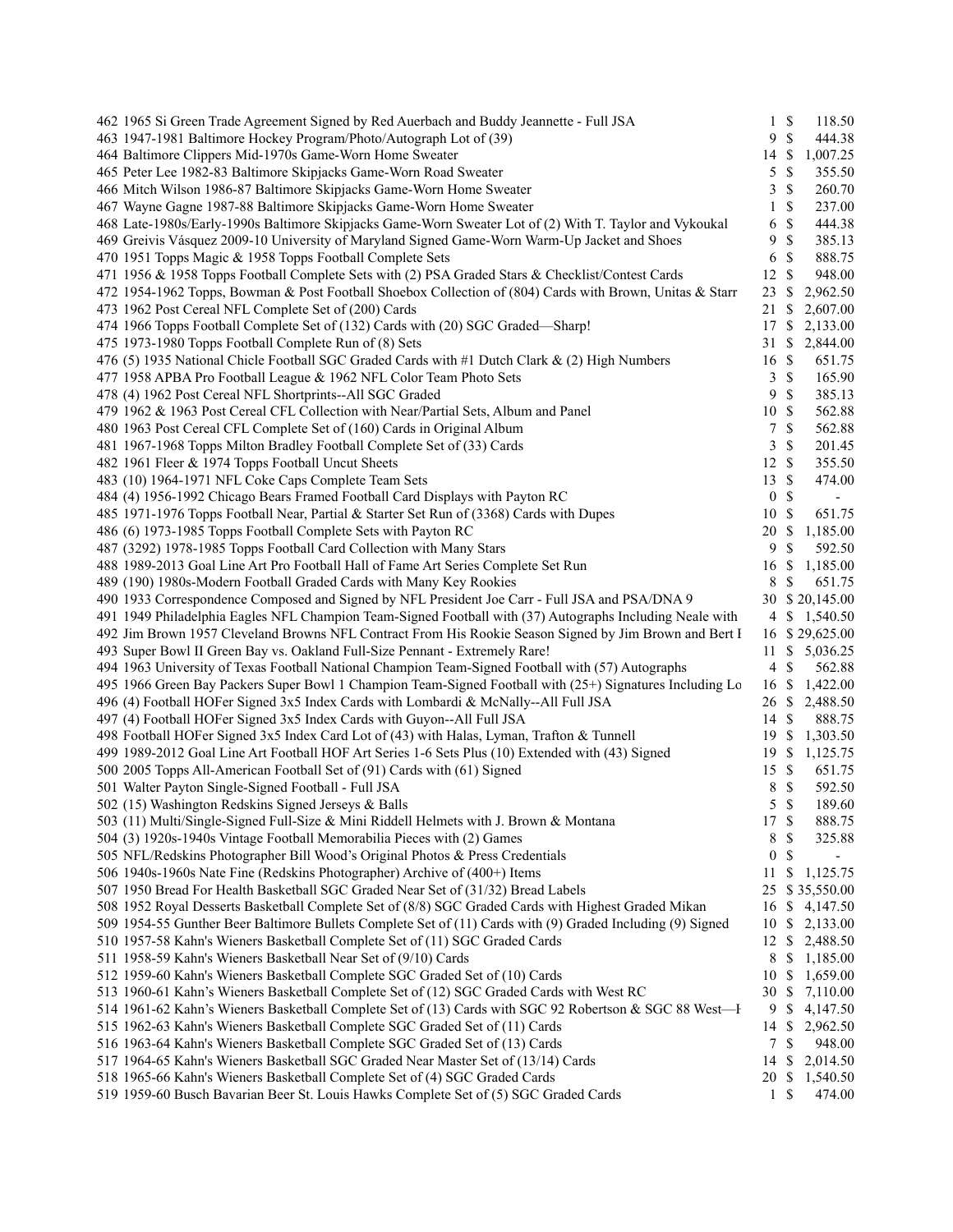| 520 1968-69 Denver Rockets ABA Uncatalogued Decal Set of (10) Different                                     |                  | $6 \text{ }$ \$ | 711.00         |
|-------------------------------------------------------------------------------------------------------------|------------------|-----------------|----------------|
| 521 1970-71 A1 Premium Beer Phoenix Suns SGC Graded Master Set of (13) Cards                                | $8\,$            | $\mathcal{S}$   | 829.50         |
| 522 1969-70 Topps Basketball Complete Set of (99) Cards with (4) SGC Graded Stars                           | 18               | -\$             | 948.00         |
| 523 1969-70 & 1976-77 Topps Basketball Complete Sets                                                        | 18               | S               | 1,125.75       |
| 524 1978-79 San Diego Clippers Handyman Complete Set of (10/10) Cards with SGC 88 Gene Shue                 | 9                | $\mathcal{S}$   | 948.00         |
| 525 1961-62 Bell Brand Lakers Jerry West Rookie Card-First Offered!                                         | 18               | - \$            | 5,925.00       |
| 526 (6) 1949-50 Syracuse Nationals Uncatalogued Panels with Schayes                                         | 15 \$            |                 | 1,185.00       |
| 527 1950-51 7-Up Washington Capitols Bill Sharman Rookie SGC 60--Only Graded                                | 10S              |                 | 1,777.50       |
| 528 1950-51 Fischer's Bread Label George Mikan SGC 40--Highest Graded                                       | 21               | <sup>\$</sup>   | 3,555.00       |
| 529 Uncatalogued 1959-60 Kahn's Wieners Basketball Phil Jordon SGC Authentic                                | 10               | -S              | 770.25         |
| 530 1960 Post Cereal Bob Cousy & Bob Pettit SGC Graded Panels--Both Only Graded                             | 9                | $\mathcal{S}$   | 1,125.75       |
| 531 1961-62 Bell Brand Lakers Ray Felix                                                                     | 7                | $\mathbb{S}$    | 474.00         |
| 532 1961-62 Bell Brand Lakers Tom Hawkins                                                                   | 9                | $\mathcal{S}$   | 533.25         |
| 533 1961-62 Bell Brand Lakers Rod Hundley                                                                   | 14               | -S              | 1,422.00       |
| 534 1961-62 Bell Brand Lakers Howard Jolliff                                                                | 5                | $\mathbb{S}$    | 414.75         |
|                                                                                                             | 9                | $\mathcal{S}$   | 651.75         |
| 535 1961-62 Bell Brand Lakers Rudy LaRusso                                                                  | 12               | <sup>\$</sup>   |                |
| 536 1961-62 Bell Brand Lakers Fred Schaus (Coach)                                                           |                  |                 | 1,066.50       |
| 537 1961-62 Bell Brand Lakers Frank Selvy                                                                   | 9                | $\mathcal{S}$   | 711.00         |
| 538 1961-62 Bell Brand Lakers Wayne Yates                                                                   | 4                | $\mathcal{S}$   | 385.13         |
| 539 1950-51 Fischer's Bread Label Joe Fulks SGC 10--Only Graded                                             | 4                | $\mathcal{S}$   | 385.13         |
| 540 1950-51 Fischer's Bread Label Dick McGuire SGC 10--Only Graded                                          | 1                | $\mathbb{S}$    | 296.25         |
| 541 (17) 1969-70 Topps Basketball Graded Cards with Chamberlain--All "6-7"                                  | 6                | $\mathbb{S}$    | 503.63         |
| 542 (457) 1984-1994 Star Basketball Cards with Numerous Stars & (4) BGS Graded                              | 8                | $\mathcal{S}$   | 260.70         |
| 543 (175) 1980s-Modern Basketball Graded Cards with Many Key Rookies                                        | 12               | $\mathcal{S}$   | 770.25         |
| 544 1986-87 Fleer Basketball Complete Set (132/132) with SGC 92 Jordan RC                                   | 12               | -S              | 1,422.00       |
| 545 1986-87 Fleer Basketball #57 Michael Jordan PSA 9                                                       | 23S              |                 | 3,258.75       |
| 546 1986-87 Fleer Basketball: #57 Michael Jordan RC PSA 8 & #8 Sticker PSA 9 (st)                           | 11               | \$              | 1,125.75       |
| 547 1986-87 Fleer Basketball #57 Michael Jordan Rookie PSA 8                                                | 19 \$            |                 | 1,007.25       |
| 548 Baltimore/Washington Bullets "Tiny BB" 1966-1987 Game-Used Collection With Carrying Case, Stand and     | 12 \$            |                 | 2,251.50       |
| 549 1968-1978 Baltimore/Washington Bullets Photo and Ephemera Lot of (29)                                   | $\overline{c}$   | $\mathcal{S}$   | 130.35         |
| 550 "Pistol Pete" (Maravich) Signed & Inscribed "44 New Orleans Jazz" Cut--Full JSA                         | 9                | $\mathcal{S}$   | 444.38         |
| 551 Dwyane Wade Autograph Lot of (5): (2) Jerseys and (3) 16x20 Photos                                      | 6                | $\mathcal{S}$   | 533.25         |
| 552 Muhammad Ali & Joe Frazier Dual-Signed 1971 "Fight of the Century" Original CCTV Poster with Full JSA   | $\boldsymbol{0}$ | \$              |                |
| 553 Cassius Clay Single-Signed ONL Baseball with Full JSA                                                   | 9                | $\mathcal{S}$   | 651.75         |
| 554 Muhammad Ali Signed One-Dollar Bill with Full JSA                                                       | 13               | $\mathcal{S}$   | 296.25         |
| 555 (9) Muhammad Ali Autographed Islamic Pamphlets - All Full JSA                                           | 19               | $\mathcal{S}$   | 1,303.50       |
| 556 Boxing Autograph Lot of (13) With (3) Frazier, Holyfield and Tyson - All Certed                         | 8                | $\mathbb{S}$    | 414.75         |
| 557 THIS LOT HAS BEEN WITHDRAWN                                                                             | $\boldsymbol{0}$ | \$              |                |
| 558 Muhammad Ali/Joe Frazier Dual-Signed 3/15/71 Sports Illustrated Magazine--Full JSA                      | 10               | $\mathcal{S}$   | 711.00         |
| 559 (7) 1970s-1980s WWF Wrestling Broadsides                                                                | $\mathbf{1}$     | \$              | 177.75         |
| 560 (10) 1890-1951 Boxing Star Cards with (4) SGC Graded                                                    | 6                | $\mathcal{S}$   | 355.50         |
| 561 1951 Topps Ringside Complete Set of (96) Cards with (4) SGC Graded Stars                                |                  |                 | 14 \$ 1,540.50 |
| 562 (3) 1954-1985 Parkhurst & O-Pee-Chee Canadian Wrestling Sets                                            | 12               | <sup>\$</sup>   | 533.25         |
| 563 1933-34 V357 World Wide Gum Ice Kings Complete Set of (12) Six-Card Panels-Only Known!                  | 9                | -S              | 5,332.50       |
|                                                                                                             | 30               | -S              | 3,258.75       |
| 564 (20) 1968-1983 Hockey Oddball Complete/Near Sets                                                        |                  |                 |                |
| 565 1970-1981 Topps Hockey Singles Collection of (4364) Cards with Stars                                    | 10               | S               | 888.75         |
| 566 Circa 1900 Holbrook Golf Club Carrier Caddy                                                             | 6                | \$              | 385.13         |
| 567 Championship Golf Tournament Memorabilia Lot of (46) with (3) Tickets Sets & (4) Flags                  | 10               | -\$             | 355.50         |
| 568 (5) 1965-1973 Topps, Donruss & Fleer Racing Complete & Starter Sets                                     | 11               | \$              | 296.25         |
| 569 (50) 1880s-1950s Multi/Non-Sport Post & Trade Cards Plus (35) 1919-1948 Trading Cards                   | 11               | \$              | 385.13         |
| 570 (16) 1900s-1930s Multi-Sport Team Photographs                                                           | 5                | \$              | 355.50         |
| 571 Sportswriter Jim O'Brien's Multi-Sport Official Press Credential Collection of (75) with (4) Super Bowl | 11               | \$              | 444.38         |
| 572 1974 & 1975 Major League Baseball & National Football League Plastic Mini-Helmet Sets with Cardboard 1  | $\boldsymbol{0}$ | \$              |                |
| 573 1959-1986 Multi-Sport LP Record Album Lot of (56) with (12) World Series Champion Teams                 | $\boldsymbol{0}$ | \$              |                |
| 574 (524) 1960-1962 Baseball & Football Cards with Mantle & Starter Sets--Sharp                             | 11               | \$              | 1,777.50       |
| 575 (14) 1957-1986 Multi-Sport Hall of Fame Rookies with Alcindor & Brooks Robinson                         | 9                | \$              | 385.13         |
| 576 1954-1978 Baseball & Football Singles Collection of (851) Cards with Player Groups                      | 12               | \$              | 474.00         |
| 577 1954-1989 Multi-Sport Shoebox Collection of (554) Cards with Many Stars                                 | 16 \$            |                 | 1,303.50       |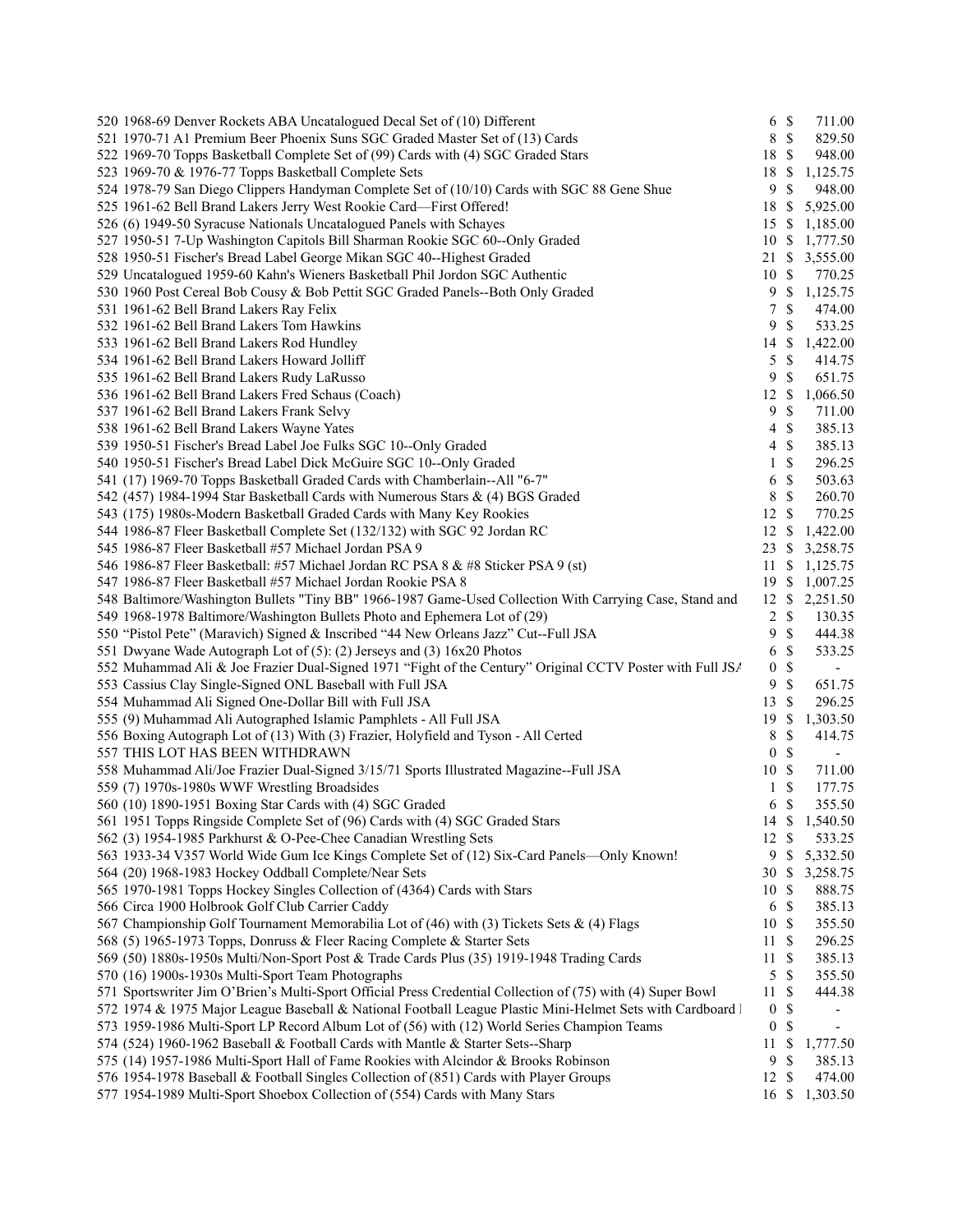| 578 1970-1980 Mostly Topps Baseball & Football Singles Collection of (7500+) Cards with Many Stars           | 25 \$            |               | 2,844.00                 |  |
|--------------------------------------------------------------------------------------------------------------|------------------|---------------|--------------------------|--|
| 579 (270+) 1964-1990s Mostly Baseball & Hockey Complete Sets with Oddball Plus (7500+) Mostly 1980s-200      | 18 \$            |               | 1,007.25                 |  |
| 580 (46) 1948-1955 Topps & Bowman Baseball and Football PSA Graded Cards with Killebrew RC                   | 12               | -S            | 651.75                   |  |
| 581 (2) 1952 Wheaties Complete Uncut Boxes with (10) Athletes Each Including (2) Mikan                       | 14S              |               | 770.25                   |  |
| 582 (29) 1951-1989 Baseball & Football Hall of Fame Rookies                                                  | $\tau$           | $\mathcal{S}$ | 225.15                   |  |
| 583 (1244) 1950-1975 Multi-Sport Shoebox Collection with Many Stars                                          | 22               | \$            | 2,488.50                 |  |
| 584 (49) 1974-1992 Multi-Sport Complete Sets with 1974 Topps Baseball                                        | 10               | $\mathcal{S}$ | 651.75                   |  |
| 585 (53) 1982-1994 Multi-Sport Sets & Wax Boxes                                                              | $5 \text{ }$ \$  |               | 355.50                   |  |
| 586 1981-1992 Multi-Sport Set & Wax Treasure Chest of (172) Items                                            | 13               | -S            | 651.75                   |  |
| 587 (13,000+) 1950s-Modern Multi-Sport Card Hoard with Many Stars                                            | 6                | -S            | 385.13                   |  |
| 588 (19,000+) Multi-Sport 1980s-2000s Stars, Rookies & Inserts                                               | 1                | $\mathcal{S}$ | 237.00                   |  |
| 589 (26) 1997-2013 Multi-Sport Factory Sets & Wax Boxes                                                      | 6                | $\mathcal{S}$ | 325.88                   |  |
| 590 (19) 1911-1970s Multi-Sport Autographed Flats with Grange & Payton                                       | 7                | $\mathcal{S}$ | 213.30                   |  |
| 591 (6) Multi-Sport Painted & Signed Home Plates with Ali & DiMaggio                                         | 15               | \$            | 1,125.75                 |  |
| 592 (7) Multi-Sport Hall of Famer/Star Trading Cards with Gretzky, Manning, Unitas & Williams                | 4                | S             | 154.05                   |  |
|                                                                                                              |                  |               |                          |  |
| 593 Muhammad Ali & Mickey Mantle Dual-Signed 16x20 Photograph with Full JSA                                  | $12 \text{ }$ \$ |               | 1,066.50                 |  |
| 594 "Super Heroes of Sports" 1997 Lithograph Signed by (60) With J. Brown, Hunter, Abdul-Jabbar and Belivear | $\overline{4}$   | $\mathcal{S}$ | 562.88                   |  |
| 595 (12) Multi/Non-Sport Signed Dollar Bills with Muhammad Ali & Ed Sullivan                                 | 14               | $\mathcal{S}$ | 503.63                   |  |
| 596 (215) Multi-Sport Autographed Cards & Flats with Numerous Hall of Famers                                 | 16               | -S            | 1,125.75                 |  |
| 597 (31) 1913-1981 Multi-Sport Board & Skill Games                                                           | 5                | $\mathbb{S}$  | 444.38                   |  |
| 598 (615+) 1920s-Modern Multi/Non-Sport Treasure Chest with Autographs, Cards, Publications & More           | 6                | \$            | 355.50                   |  |
| 599 Massive (45,000+) Multi-Sport Warehouse Treasure Chest with Cards & Publications                         | 3                | $\mathcal{S}$ | 142.20                   |  |
| 600 1920s D117 Weber Baking "Famous Men" Near Set of (44/50) Cards--#2 PSA Registry                          | 12               | <sup>\$</sup> | 2,488.50                 |  |
| 601 1933-34 National Chicle Sky Birds Near Master Set of (98/132) Plus (20) Duplicates                       | 6                | $\mathbb{S}$  | 1,007.25                 |  |
| 602 1933-34 National Chicle Sky Birds Partial Set of (77/108) Cards                                          | 3                | $\mathbb{S}$  | 260.70                   |  |
| 603 1932 U.S. Caramel Presidents Partial Set of (20/31) Cards with #1 George Washington                      | 9                | \$            | 444.38                   |  |
| 604 1930s R63 Guess Who? Group of (48) Different Cards                                                       | 10               | $\mathcal{S}$ | 355.50                   |  |
| 605 1930s R36 Fleer Cops & Robbers Partial Set of (21/35) Cards                                              | 6                | $\mathbb{S}$  | 248.85                   |  |
| 606 1940 Gum Inc. Lone Ranger Complete Set of (48) Cards                                                     | 8                | $\mathbb{S}$  | 829.50                   |  |
| 607 (65) 1933 & 1947 Goudey Indian Gum Singles                                                               | 8                | $\mathcal{S}$ | 444.38                   |  |
| 608 1952 Topps Look 'N See Complete Set of (135) Cards                                                       | 16               | \$            | 1,303.50                 |  |
| 609 1954 Topps Scoops Complete Set of (154) Cards                                                            | 15               | -S            | 1,540.50                 |  |
| 610 (3) 1955-56 Topps Davy Crockett Complete Sets with (2) Orange & Green                                    | 4                | <sup>\$</sup> | 385.13                   |  |
| 611 (3) 1955-1958 Topps Non-Sport TV Westerns Complete Sets with Both Davy Crockett                          | 16               | $\mathcal{S}$ | 948.00                   |  |
| 612 (3) 1953-1961 Non-Sport Display Boxes & Near Sets with 1953 Wheaties License Plates                      | 2                | $\mathbb{S}$  | 189.60                   |  |
| 613 1909-1972 North American & European Non-Sport Shoebox Collection of (2290) Cards                         | 3                | $\mathcal{S}$ | 260.70                   |  |
| 614 1949 Topps Flip-O-Vision Original Advertising Sheet                                                      | $\boldsymbol{0}$ | $\mathbb{S}$  | $\overline{\phantom{a}}$ |  |
| 615 1968 Topps Milton Bradley Hot Rods Set of (22) Cards                                                     | 8                | $\mathbb{S}$  | 213.30                   |  |
| 616 Circa 1920s Piedmont 12 ct. Unopened Cigarette Pack                                                      | 10               | <sup>\$</sup> | 325.88                   |  |
| 617 Circa 1920s Sweet Caporal 10 ct. Unopened Cigarette Box                                                  | 9                | $\mathbb{S}$  | 325.88                   |  |
| 618 1955 Topps Bazooka Joe Contact Proof Sheet                                                               | $\boldsymbol{0}$ | <sup>\$</sup> |                          |  |
| 619 1970 Lolli-Bazooka Bubble Gum Pops Original Display Box Art                                              |                  |               | $\overline{\phantom{a}}$ |  |
|                                                                                                              | $\overline{0}$   | $\mathcal{S}$ | $\overline{\phantom{a}}$ |  |
| 620 1930s-1950s Film & Theater Memorabilia Lot of (21) with (8) Dixie Premiums Including Jean Harlow         | 1                | \$            | 118.50                   |  |
| 621 Marlene Dietrich Signed Page with Full JSA                                                               | 1                | \$            | 118.50                   |  |
| 622 George H.W. Bush & Jimmy Carter Signed 8x10 Framed Displays with Full JSA                                | 1                | \$            | 237.00                   |  |
| 623 President Andrew Jackson Signed 1836 Letter with Full JSA                                                | 3                | \$            | 533.25                   |  |
| 624 Inventor Cyrus McCormick Signed 1872 Check with E4 Revenue Stamp                                         | 1                | \$            | 711.00                   |  |
| 625 Amelia Earhart Signed 1928 "Stultz Day" Cover--Full JSA                                                  | 6                | \$            | 1,007.25                 |  |
| 626 "The Beatles" Autographed Piece From February 9, 1964 Performance on Ed Sullivan Show - Impeccable Pr    | 12               | -S            | 4,443.75                 |  |
| 627 Ultimate "Damn Yankees" Lot of (18) With Original Movie Posters and Signed Movie Still                   | 1                | \$            | 296.25                   |  |
| 628 1893-S Morgan Silver Dollar "The Key Date"--PCGS VF Details                                              | $\boldsymbol{0}$ | \$            |                          |  |
| 629 (40) 1878-1904 Morgan Silver Dollars                                                                     | 12S              |               | 1,066.50                 |  |
| 630 (57) U.S. Silver Dollar Coins with (37) 1921 Morgan and (20) 1922 Peace Types                            | 13               | -S            | 1,777.50                 |  |
| 631 (60) 1922-1923 Peace Type Silver Dollars                                                                 | 13               | <sup>\$</sup> | 1,659.00                 |  |
| 632 (169) 1968-1984 U.S. Proof/Mint Uncirculated Sets                                                        | 11               | -S            | 651.75                   |  |
| 633 1970s Bicentennial and Eisenhower Proof and Mint Coins/Sets with Many Silver Issues                      | 8                | \$            | 1,007.25                 |  |
| 634 U.S. Commemorative Packaged Proof Coin Lot of (17) with 1984 \$10 Olympic Gold Eagle                     | 7                | -\$           | 888.75                   |  |
| 635 U.S. Coin/Commemorative/Proofs Treasure Chest with (12) Silver Eagle Proofs                              |                  |               | 14 \$ 1,540.50           |  |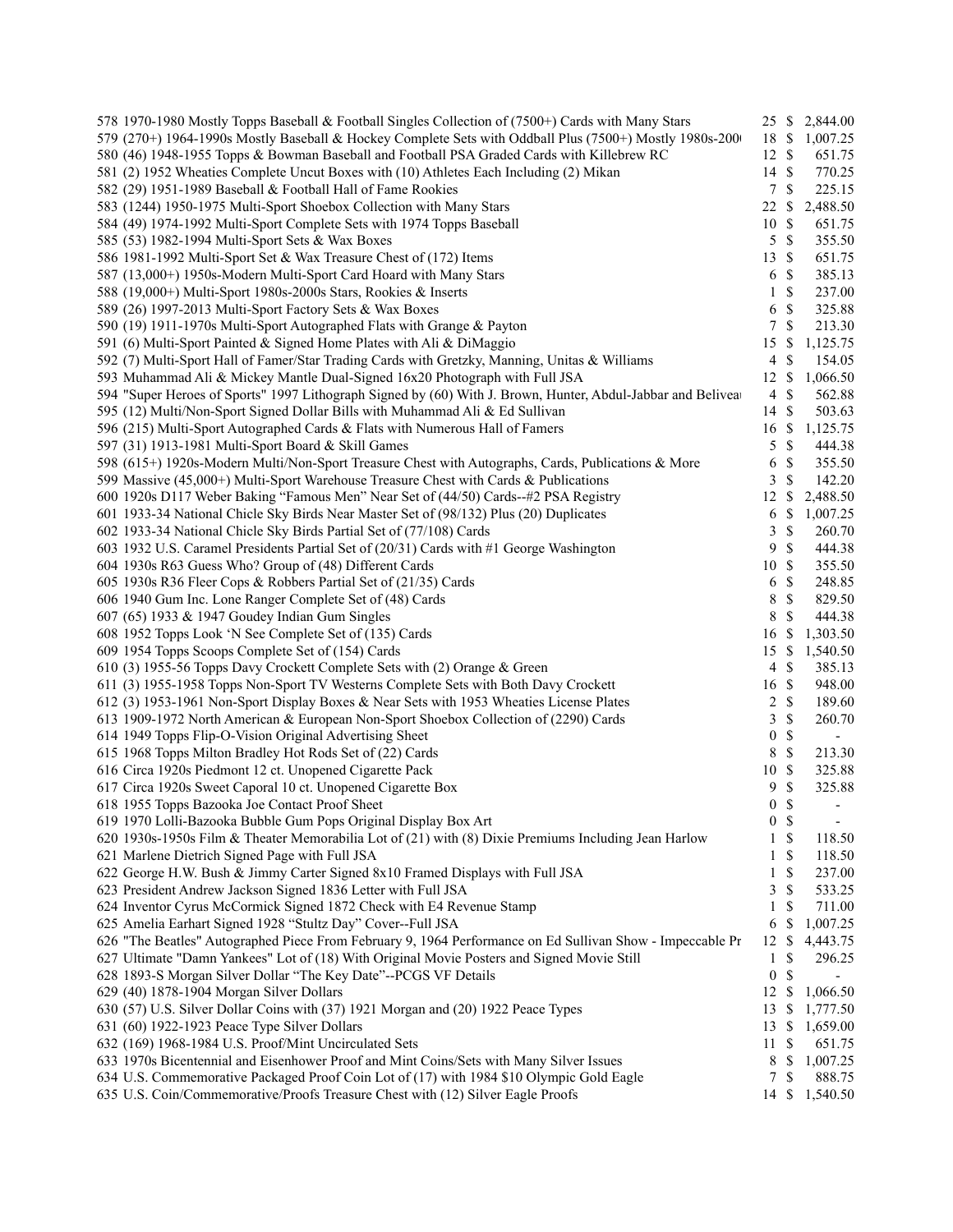| 636 U.S. & Foreign Coin Treasure Chest with (2) Carson City Morgan Dollars                                   | 13               | \$            | 1,185.00                 |
|--------------------------------------------------------------------------------------------------------------|------------------|---------------|--------------------------|
| 637 1811/10 Capped Bust Half Dollar Rare Variation--PCGS AU Details                                          | $\boldsymbol{0}$ | \$            | $\overline{\phantom{a}}$ |
| 638 1818 James Monroe Signed Presidential Land Grant                                                         | 6                | \$            | 562.88                   |
| 639 Rutherford B. Hayes Full Signature Signed Personal Business Card--Full JSA                               | 14               | S             | 1,066.50                 |
| 640 (2) Single-Signed Baseballs With "Gerald Ford" and "J. Ford" - Both Full JSA                             | 9                | \$            | 444.38                   |
| 641 Sir Winston Churchill Signed 1963 "Lloyds Bank Limited" Check--PSA/DNA Authentic                         | 9                | \$            | 1,896.00                 |
| 642 (10) President/Political Signed Photographs with (4) Gerald Ford Including Dual-Signed with Jimmy Carter | 2                | \$            | 248.85                   |
| 643 1937 Seeburg Symphonia Royale Art Deco 78RPM Juke Box in Working Condition                               | 6                | \$            | 651.75                   |
| 644 Tony Bennett, Kirk Douglas & Bob Hope Single-Signed Baseballs with JSA                                   | 3                | \$            | 237.00                   |
| 645 Frank Sinatra Signed 8x10 Photograph Framed Display with Full PSA/DNA                                    | 1                | \$            | 711.00                   |
| 646 (8) Hollywood Golden Age Leading Lady Signed 8x10 Photographs--All JSA Certified                         | 4                | \$            | 414.75                   |
| 647 (94) Entertainment Greats Signed Personal Checks With Charlton Heston and Jimmy Stewart                  | 8                | \$            | 503.63                   |
| 648 1940s-1960s Comic Book/Pulp Magazine Lot of (69) with Sports Titles & Advertisements Including (2) Joe   | 11               | \$            | 414.75                   |
| 649 Abner Doubleday Signed Album Page - Full JSA [reserve not met]                                           | 3                | \$            | $\overline{\phantom{a}}$ |
| 650 Mickey Mantle/Roger Maris Dual-Signed Commemorative Bat #98/115 - Full JSA                               | 15               | \$            | 5,925.00                 |
| 651 Mickey Mantle Signed Mitchell & Ness Jersey and 8x10 Photo - Full PSA/DNA and JSA                        | 20               | \$            | 2,488.50                 |
| 652 (109) 1936-1973 Baseball Signed Cards with (34) Hall of Famers                                           | 16               | \$            | 948.00                   |
|                                                                                                              |                  |               |                          |
| 653 Baseball Player Signed 3x5 Index Card Collection of (330+) with S. Paige & J. Robinson                   | 23               | $\mathbb{S}$  | 2,370.00                 |
| 654 Philadelphia Phillies Multi/Single-Signed HOFer & Specialty Autograph Lot of (35)                        | 10               | $\mathbb{S}$  | 770.25                   |
| 655 1915-1949 Philadelphia Phillies Signed Baseballs/Photographs Lot of (101) With Ashburn and Roberts       | 22               | $\mathbb{S}$  | 770.25                   |
| 656 1950 NL Champion Philadelphia Phillies "Whiz Kids" Signed Baseball & Photo Lot of (46)                   | 9                | \$            | 385.13                   |
| 657 1950s Philadelphia Phillies Single-Signed Baseball & Photo Lot of (77)                                   | 15               | $\mathcal{S}$ | 503.63                   |
| 658 1960s Philadelphia Phillies Single-Signed Baseball & Photo Collection of (105)                           | 17               | \$            | 770.25                   |
| 659 1964 Philadelphia Phillies Signed Baseball & Photograph Collection of (81)                               | 13               | \$            | 503.63                   |
| 660 (142) 1970-1979 Philadelphia Phillies Single-Signed Baseballs & Photos                                   | 13               | \$            | 651.75                   |
| 661 1980-1989 Philadelphia Phillies Signed Baseball & Photo Collection of (169)                              | 9                | \$            | 325.88                   |
| 662 1983 NL Champion Philadelphia Phillies "Wheeze Kids" Autograph Collection of (51) Baseballs & Photos     | 2                | $\mathbb{S}$  | 189.60                   |
| 663 1990-1999 Philadelphia Phillies Single-Signed Baseball & Photo Lot of (177)                              | 2                | \$            | 189.60                   |
| 664 1993 NL Champion Philadelphia Phillies Signed Baseball & Photo Lot of (66)                               | 2                | $\mathbb{S}$  | 189.60                   |
| 665 (240+) 2000-2014 Philadelphia Phillies Signed Baseballs & Photographs                                    | 8                | \$            | 272.55                   |
| 666 2008 World Series Champion Philadelphia Phillies Autographed Baseball & Photo Lot of (81)                | 7                | \$            | 474.00                   |
| 667 Philadelphia Phillies Coaches, Executives and Announcers Autograph Lot of (87) With Kalas, B. Lemon and  | 3                | \$            | 201.45                   |
| 668 (6) 1962 New York Mets Signed/Unsigned Items with Stengel                                                | 1                | \$            | 177.75                   |
| 669 1990s-2000s New York Mets Memorabilia Lot of (8) With (4) Game-Used Bats                                 | 12               | \$            | 533.25                   |
| 670 (5) Brooklyn Dodgers Signed/Unsigned Items with Koufax                                                   | 1                | \$            | 237.00                   |
| 671 (131) 1980-2001 Perez-Steele Hall of Fame & 1989 Celebration Signed Postcards with (2) Ashburn           | 21               | S             | 3,555.00                 |
| 672 (89) 1985-1995 Perez-Steele Great Moments Signed Cards                                                   |                  |               |                          |
|                                                                                                              | 17               | \$            | 1,659.00                 |
| 673 (5) 1973 American League Team-Signed Baseballs                                                           | 9                | \$            | 260.70                   |
| 674 (10) 1974 American League Team-Signed Baseballs                                                          | 9                | \$            | 533.25                   |
| 675 (11) 1975 American League Team-Signed Baseballs                                                          | 13               | \$            | 1,422.00                 |
| 676 (11) 1976 American League Team-Signed Baseballs                                                          | 19               | \$            | 562.88                   |
| 677 (12) 1978 American League Team-Signed Baseballs                                                          | 20 \$            |               | 651.75                   |
| 678 (12) 1979 American League Team-Signed Baseballs                                                          | 11               | \$            | 592.50                   |
| 679 (14) 1980 American League Team-Signed Baseballs                                                          | 10               | \$            | 592.50                   |
| 680 (14) 1981 American League Team-Signed Baseballs                                                          | 19               | \$            | 711.00                   |
| 681 (13) 1982 American League Team-Signed Baseballs                                                          | 12               | S             | 711.00                   |
| 682 (10) 1983 American League Team-Signed Baseballs                                                          | 20               | <sup>\$</sup> | 562.88                   |
| 683 (23) Multi/Single-Signed Baseballs with Aaron, Koufax & Mantle                                           | 16               | \$            | 1,303.50                 |
| 684 (7) Multi/Single-Signed Bats with Aaron, Mays & Big Red Machine                                          | 18               | S             | 711.00                   |
| 685 Mickey Mantle & Whitey Ford Dual-Signed 8x10 Photograph with Mermaid--Full PSA/DNA                       | 7                | \$            | 325.88                   |
| 686 Multi-Signed 500 Home Run Club Plaque with (10) Autographs Including Aaron, Mantle & Williams with F     | 9                | \$            | 385.13                   |
| 687 Joe DiMaggio, Mickey Mantle & Ted Williams Signed Frames with Certs                                      | $\overline{9}$   | \$            | 385.13                   |
| 688 (93) 1960-1985 Baseball Superstars with Maris & Yastrzemski Rookies Plus Aaron, Mantle & Mays Single-5   | 14               | \$            | 829.50                   |
| 689 (4) 1985-1997 Perez-Steele Complete Sets with Celebration, Great Moments & Master Works                  | 15               | <sup>\$</sup> | 533.25                   |
| 690 (9) 1980-1991 Perez-Steele Hall of Fame Postcards Series 1-11 Complete Sets                              | 20               | \$            | 2,133.00                 |
| 691 Joe DiMaggio & Mickey Mantle Dual-Signed and Framed Print with Full JSA                                  | 6                | \$            | 296.25                   |
|                                                                                                              |                  |               |                          |
| 692 1983 New York Yankees Old-Timers Day Multi-Signed Program with (19) Autographs Including Maris with      | 4                | \$            | 237.00                   |
| 693 (4) Dual/Single-Signed Frank Robinson & Pete Rose Items                                                  | 6                | \$            | 260.70                   |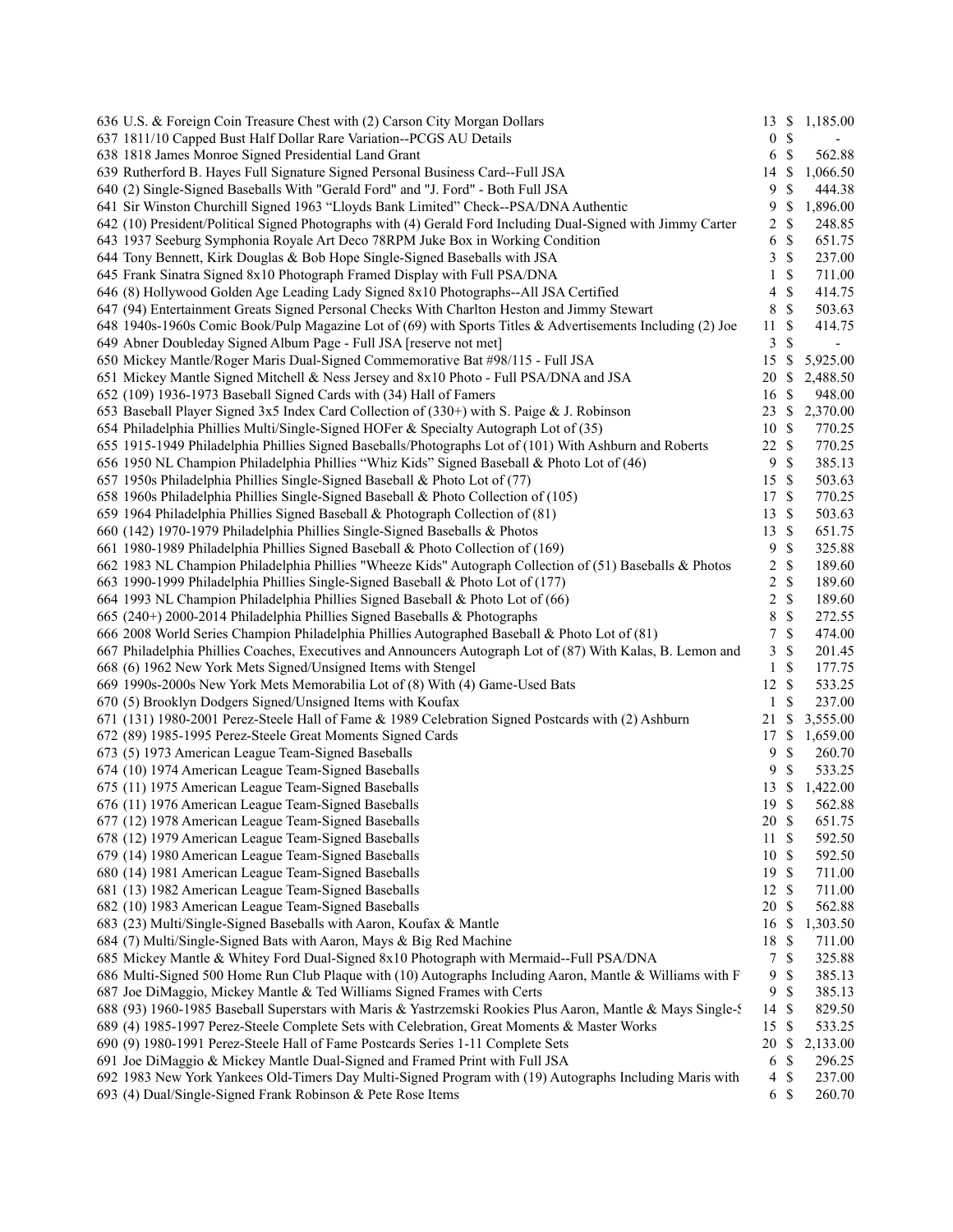| 694 1941 Play Ball #71 Joe DiMaggio PSA 4                                                                       | 15S                             | 888.75         |
|-----------------------------------------------------------------------------------------------------------------|---------------------------------|----------------|
| 695 Circa 1950s Jackie Robinson Coin Bank                                                                       | 11S                             | 260.70         |
| 696 1984-1990 Topps Baseball Gallery of Champions/Immortals Complete Set Run Plus (10) Singles                  | 10S                             | 248.85         |
| 697 2013 Topps Museum Collection & 2013 Panini Spectra Football Hobby Boxes                                     | $\mathbb{S}$<br>8               | 260.70         |
| 698 (5) 2014 Press Pass, Sage & Leaf Originals Unopened Hobby Boxes                                             | $\mathbb{S}$<br>6               | 260.70         |
| 699 (5) 2013-2014 Panini Basketball Unopened Hobby Boxes                                                        | 9<br>\$                         | 325.88         |
| 700 1910-11 M116 Sporting Life Eddie Plank SGC 84                                                               | 10                              | \$1,125.75     |
| 701 (24) 1909-11 T206 White Borders with (12) Hall of Famers Including (2) Cobb & Johnson                       |                                 | 14 \$ 2,133.00 |
| 702 (16) 1911 T201 Mecca Double Folders with (4) Hall of Famers                                                 | 16 \$                           | 770.25         |
| 703 1930s Baseball Oddball Treasure Chest with (2) Sets & R312 DiMaggio Rookie                                  | 15 \$                           | 711.00         |
| 704 1939-1969 Baseball Oddball & Insert Singles Collection of (665) Cards with Greenberg, Koufax, Mantle & V    |                                 | 18 \$ 1,422.00 |
| 705 1952 Topps Baseball #407 Eddie Mathews Rookie                                                               |                                 | 10 \$ 2,251.50 |
| 706 (5300+) 1955-1970 Topps & Bowman Baseball Shoebox Collection with Koufax, Mantle & Mays                     |                                 | 23 \$ 1,896.00 |
| 707 1964 Challenge the Yankees Board Game with Complete (50) Card Set                                           |                                 | 11 \$ 1,540.50 |
| 708 1966 Topps Baseball Complete Set of (598) Cards                                                             |                                 | 25 \$ 4,147.50 |
| 709 (5) 1970 Milton Bradley "Official Baseball Card" Game Sets                                                  | \$<br>6                         | 248.85         |
| 710 (430+) 1970s-1990s Baseball Oddball, Regional & Minor League Set Treasure Chest Plus (200+) Singles         |                                 | 21 \$ 1,303.50 |
| 711 1992 Donruss Diamond Kings Super Complete PSA Graded Set of (27) Cards                                      |                                 | 11 \$ 1,896.00 |
| 712 1932-1953 Illustrated Football Annual Near Set of (22) Issues                                               | $\mathbb{S}$<br>5               | 201.45         |
| 713 1944-1981 College Football Program Lot of (78)                                                              | $\mathbb{S}$<br>9               | 385.13         |
| 714 (118) 1950-1985 Football Signed Cards with (72) Hall of Famers                                              | $12 \text{ }$ \$                | 770.25         |
| 715 (2700+) 1975-1990 Football Card Collection with (4) 1981-1983 Topps Sets—Loaded                             | $\mathbb{S}$<br>20              | 888.75         |
| 716 (3) 1981 Topps Football Unopened Wax Boxes                                                                  |                                 | 21 \$ 2,370.00 |
| 717 (3) 1984 Topps Football Unopened Wax Boxes                                                                  |                                 | 26 \$ 2,133.00 |
| 718 (2) Multi-Signed 75th Anniversary NFL Full-Size Helmets with (44) Hall of Famers—Both Full JSA              | 9S                              | 562.88         |
| 719 (4) Multi-Signed Footballs with Hall of Famers/Stars & Packers                                              | \$<br>4                         | 213.30         |
| 720 (45) Lawrence Taylor Signed 38x25 LE Lithographs--All JSA                                                   | \$<br>6                         | 770.25         |
| 721 (113) 1899-2012 Baseball & Football Publication Collection with Who's Who in Baseball Near Set Run          | $\overline{c}$<br>\$            | 248.85         |
| 722 (8) 1979-1983 Topps Football and Baseball Unsearched Wax and Factory Sets                                   | \$<br>23                        | 948.00         |
| 723 (93) 1981-1991 Multi-Sport Complete Sets-Loaded                                                             |                                 | 20 \$ 2,251.50 |
| 724 (4000+) 1969-1987 Topps & Fleer Basketball Collection with (4) 1977-1980 Topps Sets & Singles--Loaded       |                                 | 28 \$ 3,258.75 |
| 725 1980s-2003 Naismith Basketball Hall of Fame Metallic Plaque Cards Series #1-31 Set in Binder with Origina   | 18 \$                           | 888.75         |
| 726 (32) 1950-1977 Hockey Star Signed Cards with 1960-61 Parkhurst Beliveau                                     | 10S                             | 325.88         |
| 727 Philadelphia Flyers/Pittsburgh Penguins Ticket Stub Lot of (54) with Flyers 1st Playoff Win & Lemieux's Fir | $2 \sqrt{s}$                    | 130.35         |
| 728 1995 U.S. Senior Open Golf Hat Signed by (49) with Nicklaus, Palmer & Weiskopf—Full JSA                     | $\mathbb{S}$<br>6               | 248.85         |
| 729 1930s-1990s Multi-Sport/Non-Sport Treasure Chest of Cards & Autographs with (4) Signed Books                | 13 \$                           | 562.88         |
| 730 1930 Post Cereal Famous North Americans Near Panel Set Plus (3) Dupes                                       | $5 \text{ }$ \$                 | 248.85         |
| 731 1930s-1989 Non-Sport Collection with (42) Sets & (247) Singles                                              | 11S                             | 284.40         |
| 732 1970 Topps Valentine Foldees Uncut Sheet with (2) Ruth                                                      | \$<br>$\mathbf{1}$              | 118.50         |
| 733 1986 Topps Garbage Pail Kids Giants Stickers Uncut Sheet Plus (3) Posters from Topps Vault                  | $\mathbb S$<br>$\boldsymbol{0}$ |                |
| 734 1969-1973 Nixon/Agnew Inaugural Commemorative Medals & Plate                                                | 7S                              | 562.88         |
| 735 Franklin Mint 1977 Jimmy Carter Inaugural Commemorative Medals & Plate with 24K Gold Medal                  |                                 | 6 \$ 1,007.25  |
| 736 Johnny Sample 1958 Baltimore Colts "World Champions" Jacket                                                 |                                 | 11 \$ 2,251.50 |
| 737 Ken Griffey, Jr. 1994 Signed Game-Worn Seattle Mariners Home Jersey - Full Miedema and Full JSA LOAs        | 27S                             | 4,443.75       |
| 738 (3) 1970-1977 Kellogg's Baseball Complete Sets                                                              | 17S                             | 444.38         |
| 739 Don Mattingly 1993 Signed Game-Issued Bat (Used by Pat Kelly) - Full PSA/DNA                                | 12<br>$\mathbb{S}$              | 296.25         |
| 740 1990 Topps Big Baseball Original Art Sheet                                                                  | $2 \sqrt{s}$                    | 130.35         |
| 741 1940 Play Ball Hall of Famers Including DiMaggio with (3) "Superman" Backs--All SGC Authentic               | 14 \$                           | 770.25         |
| 742 1975 Topps Baseball Complete Set (660/660)                                                                  | 18 \$                           | 503.63         |
| 743 1911 T205 Gold Borders Fred Payne with Cycle Back--PSA 4                                                    | \$<br>1                         | 118.50         |
| 744 1912 T207 Brown Background George Moriarty "Anonymous" Back SGC 50                                          | -S<br>11                        | 296.25         |
| 745 1956 San Antonio Missions Brooks Robinson Cap—Earliest Known Professional Game-Worn Item! [reserve          | 12<br>-S                        |                |
| 746 1936 World Wide Gum #25 Leo (Speedy) Durocher SGC Authentic                                                 | $13 \text{ }$ \$                | 533.25         |
| 747 1955 Topps Baseball #164 Roberto Clemente Rookie--SGC Authentic                                             | 17 \$                           | 355.50         |
| 748 1911 T201 Mecca Double Folder Crawford/Cobb--SGC Authentic                                                  | 11<br>\$                        | 272.55         |
| 749 1968 Detroit Free Press Bubblegumless Tigers Set of (54) Fronts/Backs with (4) SGC Graded--Sharp!           | \$<br>3                         | 165.90         |
| 750 1956 Louisville Colonels TLS by Joe Cronin with Full JSA                                                    | $\mathbb{S}$<br>2               | 130.35         |
| 751 (13) 1912-1969 Baseball Hall of Famers with Mantle, Mathewson, Mays & Williams                              | 10S                             | 770.25         |
|                                                                                                                 |                                 |                |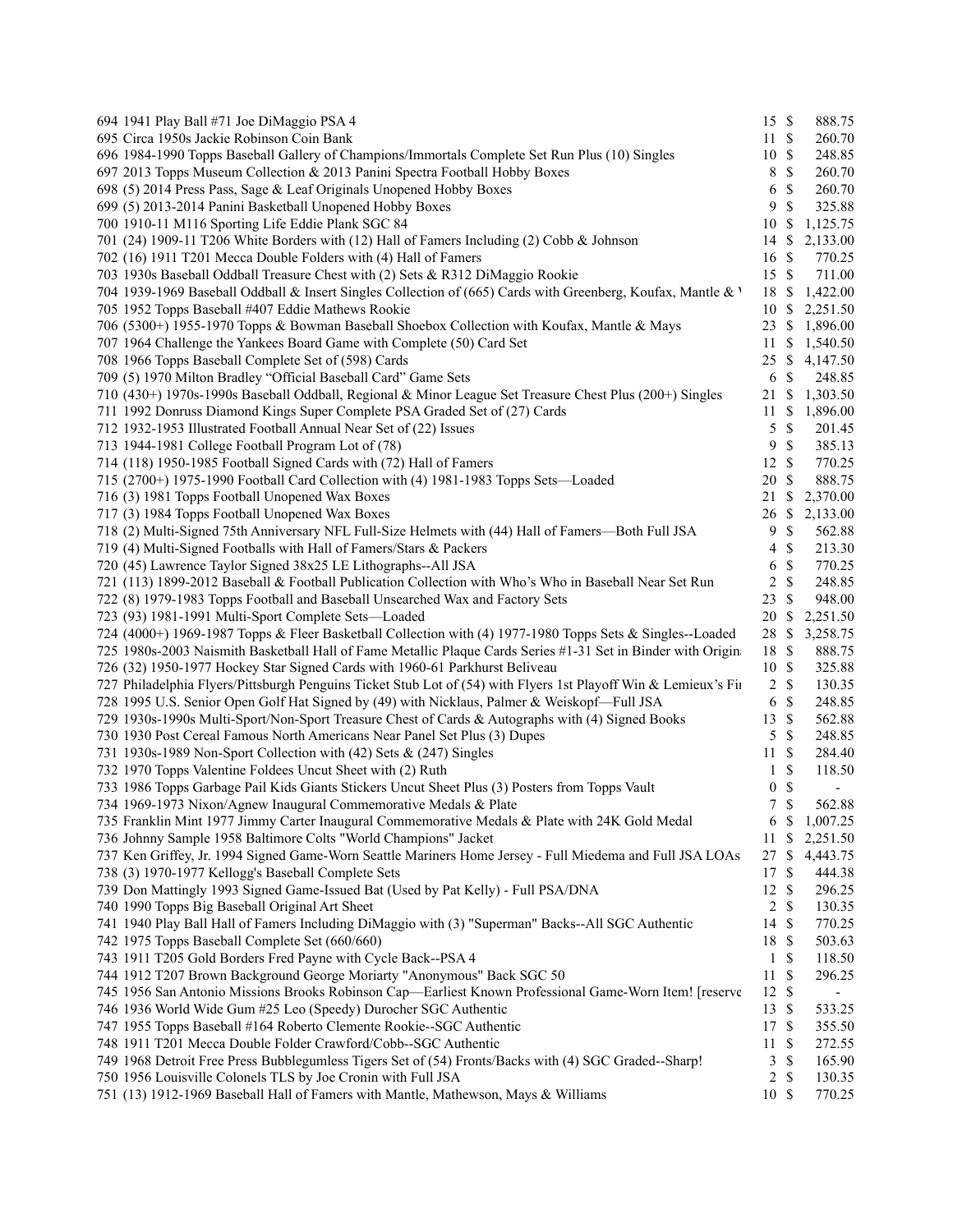| 752 (126) 1949-1997 Baltimore Orioles Pocket Schedules                                                    | 12 \$            |                 | 272.55                   |
|-----------------------------------------------------------------------------------------------------------|------------------|-----------------|--------------------------|
| 753 1910 T206 White Borders Gavvy Cravath (American Beauty) SGC 35                                        | $\mathbf{1}$     | $\mathcal{S}$   | 118.50                   |
| 754 1950 Bowman Baseball Starter Set (86/252) Cards Plus (4) Dupes with Feller & Roberts                  | $\tau$           | $\mathbb{S}$    | 225.15                   |
| 755 1962 Post Cereal Baseball #109 Sandy Koufax & #173 Roberto Clemente Blue Line Variations              | 1                | \$              | 118.50                   |
| 756 (80) 1909-1947 Pre-War Baseball/Non-Sport Potpourri with Hall of Famers                               | 17               | $\mathbf{\$}$   | 829.50                   |
| 757 1975-2013 Topps Baseball Complete & Traded Set Run of (51) Sets                                       | $\tau$           | $\mathbf{\$}$   | 948.00                   |
| 758 (5) 1956 & 1957 Topps Baseball SGC Graded Stars with Aaron, Clemente & Koufax                         | 13               | $\mathbb{S}$    | 948.00                   |
| 759 (4) 1954-1959 Topps & Bowman Baseball Mickey Mantle SGC Graded Cards                                  | $\,8\,$          | $\mathcal{S}$   | 592.50                   |
| 760 1933 Goudey Baseball #92 Lou Gehrig PSA 4                                                             | 8                | \$              | 1,303.50                 |
| 761 1952 Topps Baseball #312 Jackie Robinson PSA 2                                                        | 9                | $\mathcal{S}$   | 503.63                   |
| 762 1910-11 M116 Sporting Life Eddie Plank SGC 60                                                         | 11               | $\mathbf{\$}$   | 651.75                   |
| 763 1953 Topps Baseball #1 Jackie Robinson PSA 5                                                          | 10 \$            |                 | 385.13                   |
| 764 1952 Bowman Baseball #101 Mickey Mantle PSA 3                                                         | 15S              |                 | 503.63                   |
| 765 1952 Berk Ross Baseball Mickey Mantle PSA 6                                                           | 11               | $\mathbf{\$}$   | 948.00                   |
| 766 1933 Goudey Baseball #149 Babe Ruth PSA 4                                                             | 17S              |                 | 2,962.50                 |
| 767 1933 Goudey Baseball #53 Babe Ruth PSA 4                                                              | 19               | \$              | 3,851.25                 |
| 768 1952 Bowman Baseball #218 Willie Mays PSA 5                                                           |                  | 7 \$            | 414.75                   |
|                                                                                                           | 12               | $\mathbb{S}$    |                          |
| 769 1939 Play Ball #92 Ted Williams Rookie PSA 4                                                          |                  |                 | 888.75                   |
| 770 1909-11 T206 White Borders Ty Cobb (Red Portrait) SGC 10                                              | 9                | $\mathcal{S}$   | 474.00                   |
| 771 (2434) 1963-1965 Topps Baseball Singles                                                               | 12S              |                 | 829.50                   |
| 772 1962 Topps Baseball Starter Set (365/598) with Stars Plus 125 Dupes Including (35) High Numbers       | 12 \$            |                 | 770.25                   |
| 773 (2) 1950s & 1970s Louisville Slugger Mini-Bat Display Banks                                           | 5                | $\mathbb{S}$    | 213.30                   |
| 774 (73) 1962-1978 Topps Brooks Robinson All-Star, Leader & Specialty Cards                               | $\mathfrak{Z}$   | $\mathbb{S}$    | 225.15                   |
| 775 (4) c.1960s Mickey Mantle Type I Sepia Tone 8x10 Photographs Featuring Chip & Ernie from My Three Sor | $\boldsymbol{0}$ | $\mathbb{S}$    | $\overline{\phantom{a}}$ |
| 776 1932 John McGraw Original Type I Photograph                                                           | $\boldsymbol{0}$ | $\mathbb{S}$    | $\overline{\phantom{a}}$ |
| 777 1932 World Series Game 4 Program--"Babe" Ruth's Last WS Game                                          | 7                | $\mathcal{S}$   | 385.13                   |
| 778 1951 New York Giants Yearbook                                                                         | 3                | $\mathbb{S}$    | 142.20                   |
| 779 (84) 1952-1959 Topps Baseball Singles with Mostly Stars Including Koufax & J. Robinson                | 14               | \$              | 1,185.00                 |
| 780 (65) 1948-1952 Bowman Baseball Singles with Stars                                                     | 11               | \$              | 533.25                   |
| 781 1952 Topps Baseball #1-310 Collection of (410) Cards with (223) Different                             | 13               | \$              | 1,896.00                 |
| 782 1957 Topps Baseball Near Set of (405/407) Cards Plus (2) Checklists with (2) PSA Graded Stars         |                  | $5 \text{ }$ \$ | 1,185.00                 |
| 783 1953 Bowman Color Baseball Complete Set of (160) Cards with (119) Graded                              | 10               | \$              | 2,844.00                 |
| 784 1909 T204 Ramly Jesse Burkett SGC 30                                                                  | 10               | $\mathbb{S}$    | 2,014.50                 |
| 785 1909 T204 Ramly Bobby Wallace SGC 30                                                                  | 5                | $\mathbb{S}$    | 414.75                   |
| 786 1970 Topps Baseball Posters Set (24/24) Plus Display Box                                              | $\overline{4}$   | $\mathbb{S}$    | 237.00                   |
| 787 (32) Derek Jeter BGS Encapsulated Cards with Game-Used Jersey Pieces                                  | 8                | $\mathbb{S}$    | 325.88                   |
| 788 1973 O-Pee-Chee Baseball #615 Mike Schmidt Rookie PSA 7                                               | 6                | $\mathbf{\$}$   | 177.75                   |
| 789 (4) 1975 Topps Baseball Mini #50 Brooks Robinson SGC 96 Cards                                         | 7                | $\mathcal{S}$   | 325.88                   |
| 790 Multi-Signed Hall of Fame OAL Baseball with (17) Autographs with Full JSA                             | 8                | $\mathbb{S}$    | 213.30                   |
| 791 Multi-Signed 300 Wins Club Adirondack Bat with (8) Autographs--Full JSA                               | 8                | \$              | 201.45                   |
| 792 THIS LOT HAS BEEN WITHDRAWN                                                                           | $\boldsymbol{0}$ | $\mathcal{S}$   |                          |
| 793 (6) Single-Signed Sandy Koufax OML Baseballs with Full JSA                                            | 9                | $\mathbb{S}$    | 1,185.00                 |
| 794 (2) Derek Jeter Single-Signed OML Baseballs with Steiner Limited Edition #/22                         | 4                | \$              | 414.75                   |
| 795 (4) Baseball Hall of Fame Signed Items with (2) Mays, Gomez & Paige                                   | 9                | $\mathbb{S}$    | 296.25                   |
| 796 1985 Ted Williams Signed & Framed Giclée Print by LaMontagne with Full JSA                            | 4                | \$              | 154.05                   |
| 797 (12) Edgar Martinez Single-Signed Baseballs - All JSA                                                 | 1                | \$              | 355.50                   |
| 798 (12) Don Sutton Single-Signed Baseballs - All JSA                                                     | $\mathbf{1}$     | \$              | 355.50                   |
| 799 (12) So Taguchi Single-Signed Baseballs - All JSA                                                     | $\boldsymbol{0}$ | \$              |                          |
| 800 (12) Bruce Sutter Single-Signed Baseballs - All JSA                                                   | 3                | $\mathbb{S}$    | 284.40                   |
|                                                                                                           |                  |                 |                          |
| 801 (12) Juan Marichal Single-Signed Baseballs - All JSA                                                  | 1                | \$              | 355.50                   |
| 802 (12) Wade Boggs Single-Signed Baseballs Wirth "3010 Hits" Inscription - All JSA                       | $\boldsymbol{0}$ | \$              |                          |
| 803 (12) Wade Boggs Single-Signed Baseballs With "HOF 05" Inscriptions - All JSA                          | $\boldsymbol{0}$ | $\mathbb{S}$    |                          |
| 804 (11) Rafael Furcal Single-Signed Baseballs                                                            | $\boldsymbol{0}$ | $\mathbb{S}$    |                          |
| 805 (12) Paul Molitor Single-Signed Baseballs With "3319 hits" Inscriptions - All JSA                     | $\boldsymbol{0}$ | \$              |                          |
| 806 (12) Tim McCarver Single-Signed Baseballs - All JSA                                                   | $\boldsymbol{2}$ | $\mathbb{S}$    | 414.75                   |
| 807 (12) Bruce Bochy Single-Signed 2012 World Series Baseballs - All JSA                                  | 1                | \$              | 414.75                   |
| 808 (12) Single-Signed Baseballs: (6) Gooden and (6) Strawberry - All JSA                                 | $\boldsymbol{0}$ | $\mathbb{S}$    |                          |
| 809 Autographed Baseball Flats and Framed Displays Lot of (84)                                            | 17 \$            |                 | 770.25                   |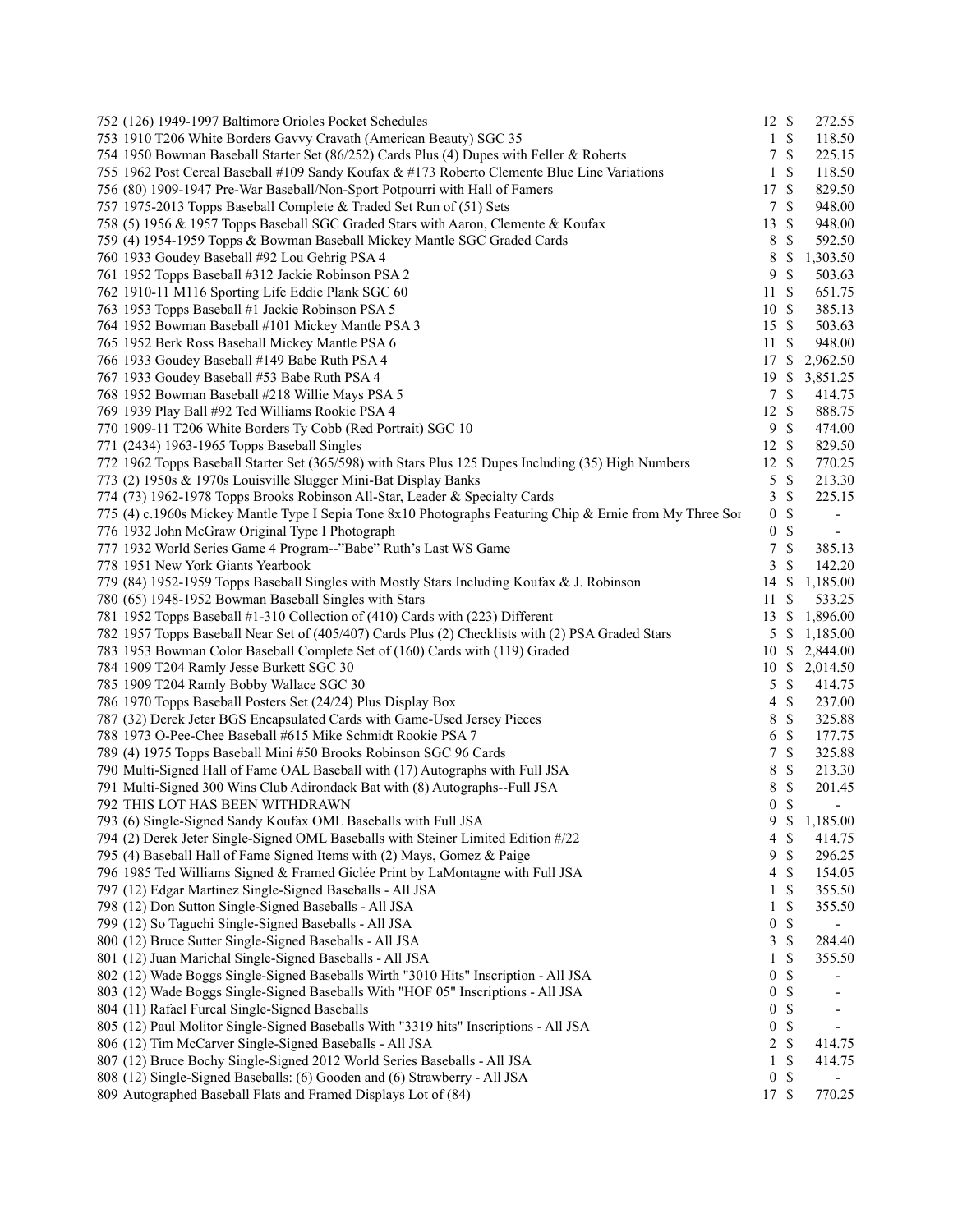| 810 Single- and Multi-Signed Baseball Lot of (17) With Many HOFers                                            | 12 \$            |               | 414.75                   |
|---------------------------------------------------------------------------------------------------------------|------------------|---------------|--------------------------|
| 811 Bob Feller 1972 Cancelled Check Very Rare!                                                                | $\overline{0}$   | $\mathcal{S}$ | $\overline{\phantom{a}}$ |
| 812 1948-1956 Washington Senators Period Signed Photo Lot of (22)                                             | $\mathbf{1}$     | $\mathbb{S}$  | 118.50                   |
| 813 1952 "Who's Who In Baseball" Signed by (128) With Mantle, Mays, Musial and Snider - Full JSA              | 15               | \$            | 1,125.75                 |
| 814 (9) HOFer Signed Baseballs With Drysdale, Musial and Multi-Signed With Hunter - All JSA                   | 6                | \$            | 503.63                   |
| 815 (10) Charlie Gehringer Signed Postcards/Photos With Several Inscriptions - All JSA                        | $\boldsymbol{0}$ | $\mathbb{S}$  | $\overline{\phantom{a}}$ |
| 816 Yankees Legends Autograph Lot of (10) With Mantle, DiMaggio and Dickey - All PSA/DNA or JSA               | 9                | $\mathbb{S}$  | 533.25                   |
| 817 Multi-Signed Baseball Hall of Fame Lot of (4) With J. DiMaggio, Musial and Spahn - All PSA/DNA or JSA     | 10               | $\mathcal{S}$ | 414.75                   |
| 818 1949 Washington Senators Multi-Signed Picture Album with (36) Signatures Including Clark Griffith--Full J | 6                | \$            | 177.75                   |
| 819 Hank Greenberg Signed GPC with Full JSA                                                                   | $\boldsymbol{0}$ | \$            | $\overline{\phantom{a}}$ |
| 820 Baseball Autograph B.O.C. With Mantle and Yankees Emphasis - All Certed                                   | 14               | $\mathcal{S}$ | 770.25                   |
| 821 Clark Griffith Signed GPC with Full JSA                                                                   | 8                | \$            | 237.00                   |
| 822 Pete Rose Single-Signed Baseball with Mickey Mantle Related Inscriptions--JSA Certified                   | $\boldsymbol{0}$ | \$            |                          |
| 823 Brooklyn Dodgers Autograph Lot of (12) With Drysdale, Reese and Snider                                    | 18               | $\mathbb{S}$  | 711.00                   |
| 824 Single-Signed HOFer/Superstar Baseball Lot of (13) With Mantle, Jeter and Rivera                          | 12               | \$            | 1,422.00                 |
| 825 Frankie Frisch & Carl Hubbell Signed GPCs--Both with Full JSA                                             | $\boldsymbol{0}$ | \$            | $\overline{\phantom{a}}$ |
| 826 Baseball HOFers/Superstars Autograph Lot of (61) Balls and Photos With Mantle, Mays and Aaron - Loaded    | 12               | \$            | 1,540.50                 |
| 827 (83) 1950-1954 Bowman Baseball Signed Cards                                                               | 18               | \$            | 651.75                   |
| 828 (91) Baseball Autographed Oddball Cards & Flats                                                           | 22               | -S            | 1,066.50                 |
| 829 (183) Modern Baseball Signed Cards with (50) Hall of Famers                                               | 20               | $\mathbb{S}$  | 711.00                   |
| 830 (277) 1952-1979 Topps Baseball Signed Cards with (47) Hall of Famers-Loaded                               | 19               | $\mathbb{S}$  | 1,422.00                 |
| 831 Circa 1981 Satchel Paige Signed Springfield Redbirds Business Card--SGC/JSA Authentic                     | 14               | <sup>\$</sup> | 296.25                   |
| 832 Signed 1984 Fleer Update #U-27 Roger Clemens Rookie--SGC/JSA Authentic                                    | 3                | $\mathcal{S}$ | 142.20                   |
| 833 1964 Topps Baseball #100 Elston Howard Signed Card--SGC/JSA Authentic                                     | $\mathbf{1}$     | $\mathbb{S}$  | 118.50                   |
|                                                                                                               |                  | $\mathbb{S}$  | 213.30                   |
| 834 1967 Topps Baseball #63 Lou Brock/Curt Flood Dual-Signed Card--SGC/JSA Authentic                          | 6                | $\mathcal{S}$ |                          |
| 835 Signed 1949 Bowman Baseball #210 Joe Gordon--SGC/JSA Authentic                                            | 10               | $\mathbb{S}$  | 385.13<br>142.20         |
| 836 Reggie White Autographed Football with Several Inscriptions--Full JSA                                     | 3                |               |                          |
| 837 Autographed Football Photos/Flats Lot of (56) With Unitas, Graham and Sayers                              | 17               | $\mathbb{S}$  | 651.75                   |
| 838 Autographed Full-Size and Mini Football Helmet Lot of (9) With Tittle, Marchetti and A. Griffin           | 16               | \$            | 325.88                   |
| 839 Joe Montana Signed Notre Dame Stadium Chair - Steiner COA                                                 | 11               | \$            | 355.50                   |
| 840 (164) Goal Line Art & Ron Mix Hall of Fame Postcard Signed Cards with Unitas                              | 27               | -S            | 2,251.50                 |
| 841 (184) Modern Football Signed Cards with (98) Hall of Famers                                               | 23               | \$            | 1,066.50                 |
| 842 (43) 1964-1967 Philadelphia Gum Football Signed Cards with (20) Hall of Famers                            | 12S              |               | 414.75                   |
| 843 (61) 1950-1955 Bowman Football Autographed Cards with (36) Hall of Famers                                 | 22               | \$            | 1,185.00                 |
| 844 1951-1959 Topps Football Signed Collection of (52) Cards with (24) Hall of Famers                         | 13               | -S            | 533.25                   |
| 845 (102) 1960-1976 Topps Football Autographed Card Collection with (45) Hall of Famers                       | 13S              |               | 503.63                   |
| 846 1972 O-Pee-Chee CFL Football Complete Set of (132) Cards                                                  | 12 \$            |               | 248.85                   |
| 847 1961 Nu-Card Football Unopened Wax Box of (24) Packs                                                      | 13S              |               | 770.25                   |
| 848 1986-87 Fleer Basketball #57 Michael Jordan Rookie PSA 6                                                  | 14 \$            |               | 562.88                   |
| 849 (8) 1936 National Chicle Dare Devils Singles with First Card in Set                                       | 9                | \$            | 248.85                   |
| 850 Wayne Gretzky Autographed Hockey Stick and Edmonton Oilers Home Sweater - Both Full JSA                   | 8                | \$            | 503.63                   |
| 851 1941-1950 Multi-Sport Grab Bag of (27) Cards with Stars                                                   | 15 \$            |               | 325.88                   |
| 852 (3) Gerald Ford/Jimmy Carter Signed 8x10 Photographs with Full JSA                                        | 10               | $\mathbb{S}$  | 237.00                   |
| 853 Anfernee Hardaway Signed Orlando Magic Professional Model Away Jersey with UDA Sticker                    | $\overline{c}$   | $\mathbb{S}$  | 130.35                   |
| 854 "The King and His Court" Softball Memorabilia and Autograph Lot of (31)                                   | 5                | $\mathbb{S}$  | 213.30                   |
| 855 Multi-Sport Autographed Flats Lot of (100+) With Drysdale, Hunter and Unitas                              | 23               | \$            | 651.75                   |
| 856 Ronald Reagan Framed and Autographed Marine One Photograph - Full JSA                                     | 14               | <sup>\$</sup> | 1,422.00                 |
| 857 (10) 1880-1922 U.S. Morgan & Peace Silver Dollars                                                         | 14               | <sup>\$</sup> | 325.88                   |
| 858 John F. Kennedy Commemorative Silver & Bronze Medals                                                      | 3                | $\mathcal{S}$ | 165.90                   |
| 859 Multi-Sport Signed Flats Lot of (78) With Mikan, Musial and Sayers                                        | 11               | -\$           | 355.50                   |
| 860 Doris Day Signed 1951 Marriage Financial Agreement                                                        | 1                | \$            | 118.50                   |
| 861 (5) 1962 Betty White Handwritten Signed Expense Memos on Her Letterhead                                   | 2                | \$            | 142.20                   |
| 862 Autographed Hockey Puck Lot of (68) With Howe, Hull and Richard                                           | 22               | <sup>\$</sup> | 1,540.50                 |
| 863 Sam Snead Signed Personal Check Lot of (10)                                                               | 8                | \$            | 260.70                   |
| 864 (3) 1950s Anthony Quinn Signed Agent Contracts                                                            | $\overline{c}$   | $\mathcal{S}$ | 130.35                   |
| 865 Sammy Davis, Jr. Signed Contract For Copacabana Performance                                               | 5                | $\mathbb S$   | 189.60                   |
| 866 (2) c.Late-1940s Shirley Temple Signed Photographs--Both JSA Certified                                    | $\boldsymbol{0}$ | \$            |                          |
| 867 Ira Gershwin 1961 Typed Letter Signed with PSA/DNA LOA                                                    | $1 \sqrt{S}$     |               | 118.50                   |